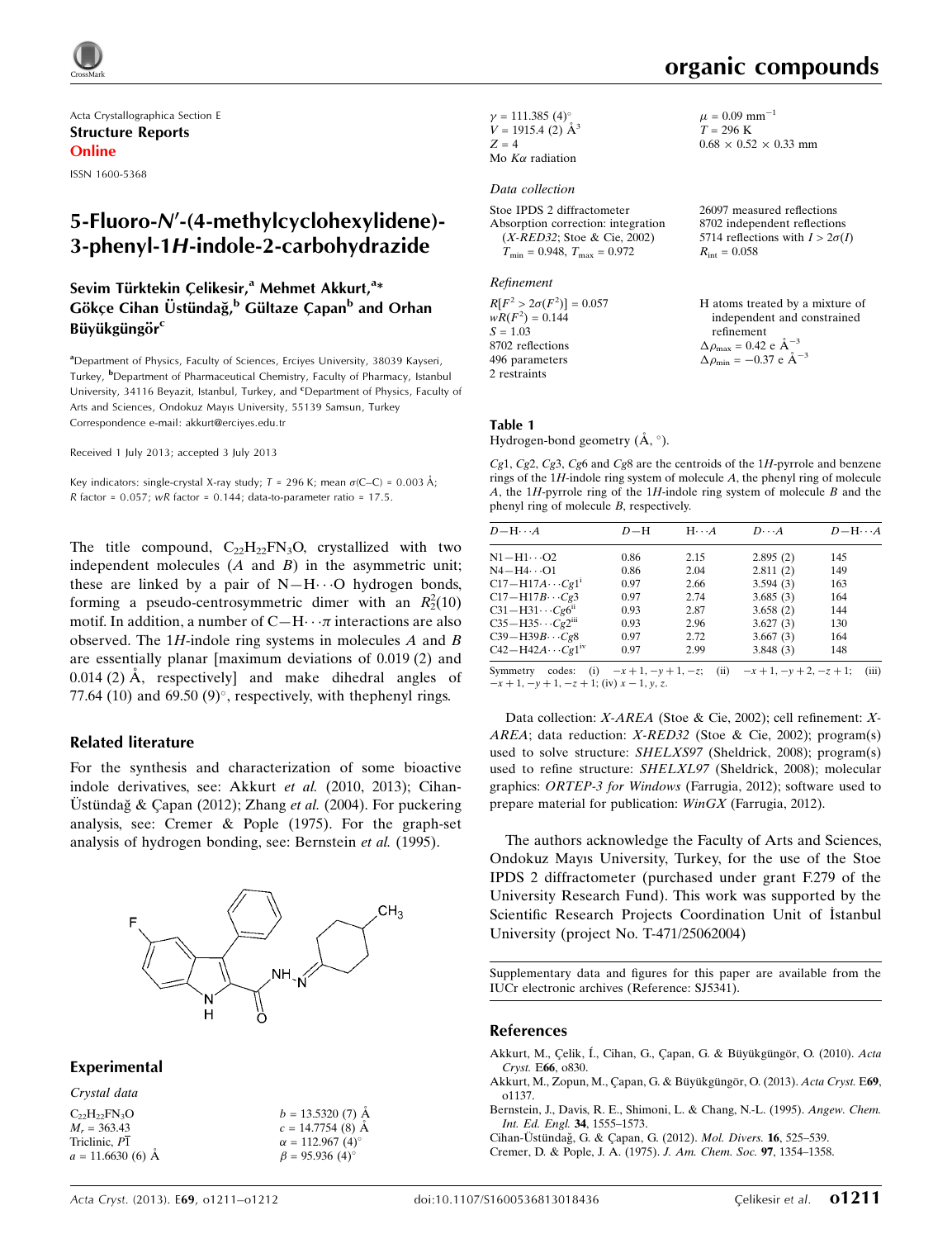[Farrugia, L. J. \(2012\).](https://scripts.iucr.org/cgi-bin/cr.cgi?rm=pdfbb&cnor=sj5341&bbid=BB6) J. Appl. Cryst. 45, 849–854. [Sheldrick, G. M. \(2008\).](https://scripts.iucr.org/cgi-bin/cr.cgi?rm=pdfbb&cnor=sj5341&bbid=BB7) Acta Cryst. A64, 112–122. Stoe & Cie (2002). X-AREA and X-RED32[. Stoe & Cie, Darmstadt, Germany.](https://scripts.iucr.org/cgi-bin/cr.cgi?rm=pdfbb&cnor=sj5341&bbid=BB8) [Zhang, H. Z., Drewe, J., Tseng, B., Kasibhatla, S. & Cai, S. X. \(2004\).](https://scripts.iucr.org/cgi-bin/cr.cgi?rm=pdfbb&cnor=sj5341&bbid=BB9) Bioorg. Med. Chem. 12[, 3649–3655.](https://scripts.iucr.org/cgi-bin/cr.cgi?rm=pdfbb&cnor=sj5341&bbid=BB9)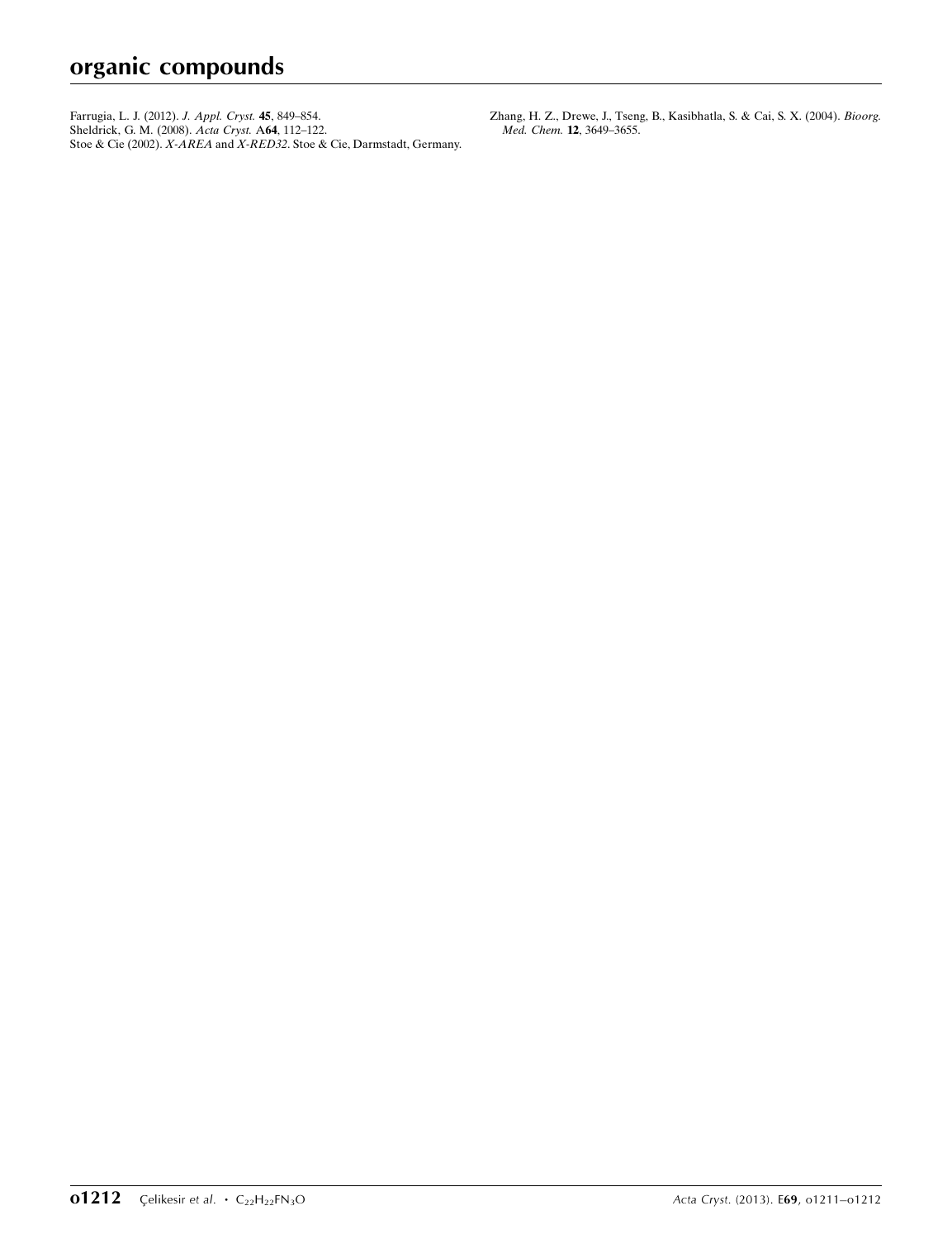# **supporting information**

*Acta Cryst.* (2013). E**69**, o1211–o1212 [doi:10.1107/S1600536813018436]

# **5-Fluoro-***N***′-(4-methylcyclohexylidene)-3-phenyl-1***H***-indole-2-carbohydrazide**

# **Sevim Türktekin Çelikesir, Mehmet Akkurt, Gökçe Cihan Üstündağ, Gültaze Çapan and Orhan Büyükgüngör**

### **S1. Comment**

Indole-2-carbohydrazides are attractive targets in organic synthesis because of the biological potential of the indole scaffold and the synthetic utility of the carbohydrazide function (Zhang *et al.*, 2004; Akkurt *et al.*, 2010; 2013). The title compound has been synthesized as a member of a series of indolylhydrazones with antituberculosis properties (Cihan-Üstündağ & Çapan, 2012). To fully characterize the structure, we now report on the X-ray diffraction analysis of the title compound.

In the title compound, (I), (Fig. 1), the asymmetric unit contains two crystallographically independent molecules, A and B, whose cyclohexane rings adopt distorted chair conformations [the puckering parameters (Cremer & Pople, 1975) are  $Q_T = 0.520$  (3) Å,  $\theta = 168.2$  (3)°,  $\varphi = 31.9$  (15)° for molecule A (with N1), and  $Q_T = 0.520$  (3) Å,  $\theta = 168.2$  (3)°,  $\varphi =$  $31.9$  (15)<sup>o</sup> for molecule B (with N4)].

The 1*H*-indole ring systems of both molecules A and B are essentially planar [maximum deviations are 0.019 (2) Å for C1 in molecule A and 0.014 (2) Å for C26 in molecule B]. The 1*H*-indole ring systems of molecules A and B make dihedral angles of 77.64 (10) and 69.50 (9)° with their phenyl rings, respectively. The C14–C15–N2–N3, C15–N2–N3– C16, C36–C37–N5–N6, C37–N5–N6–C38 torsion angles are 174.92 (18), -175.2 (2), -179.95 (17) and 178.4 (2)°, respectively.

In the crystal, the two molecules in the asymmetric unit are connected to each other, forming N—H···O dimers (Table 1, Fig. 2), giving rise to  $R_2^2(10)$  ring patterns (Bernstein *et al.*, 1995). Furthermore, C—H···*π* interactions (Table 1) contribute to the stability of the crystal packing in (I).

## **S2. Experimental**

A mixture of 5-fluoro-3-phenyl-1*H*-indole-2-carbohydrazide (0.005 mol) and 4-methyl cyclohexanone (0.007 mol) was refluxed in 15 ml *ABS*. ethanol for 5 h. The precipitate obtained was purified by recrystallization from an ethanol-water mixture.

Yield:73%, mp.: 466.5–468.5 K. IR(KBr): *v*<sub>max</sub> 3348, 3240 (N—H), 1652 (C=O) cm<sup>-1. 1</sup>H-NMR (DMSO-d<sub>6</sub>/500 MHz): δ 0.87 (d, 3H, J=5.3 Hz, 4-CH<sub>3</sub>-cyc.\*), 1.00–1.14 (m, 1H, CH<sub>2</sub>-cyc.), 1.44–1.64 (br. m, 4H, CH, CH<sub>2</sub>-cyc.), 1.66–1.84 (m, 2H, CH2-cyc.), 2.15 (s, 1H, CH2-cyc.), 2.29 (s, 1H, CH2-cyc.), 7.12 (br. t, 2H, J=8.5 Hz, H4,H6-ind.), 7.33–7.50 (m, 6H, H7, 3-C<sub>6</sub>H<sub>5</sub>-ind.), 9.44 (s, 1H, CONH), 12.02 (s, 1H, NH) p.p.m.. Analysis calculated for C<sub>22</sub>H<sub>22</sub>FN<sub>3</sub>O: C 72.71, H 6.10, N 11.56%. Found: C 72.67, H 6.39, N 11.57%. (\*cyc.=cyclohexylidene, ind.=indole).

### **S3. Refinement**

H atoms bonded to C atoms and the H atoms (N1)H1 and (N4)H4 of the two of the four amide groups were positioned geometrically with C—H = 0.93 - 0.98 Å, and N—H = 0.86 Å and refined using a riding model with  $U_{\text{iso}}(H) = 1.2$  or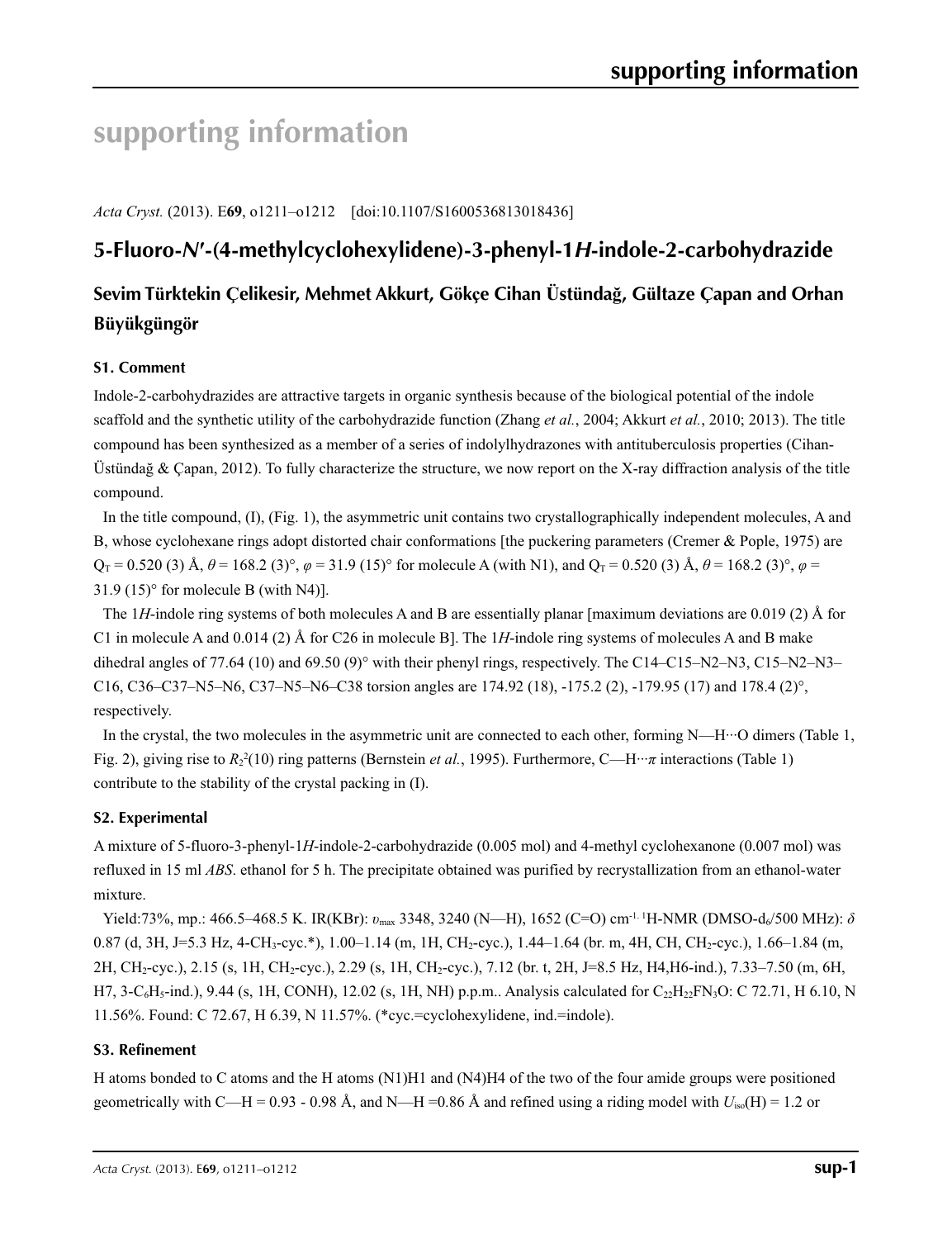1.5*U*eq(C,*N*). The H atoms (N2)H2N and (N5)H5N of the two amide groups were found in a difference Fourier map and were refined freely. The crystal studied was a non-merohedral twin (twin law 0.24 0.00 - 0.75 - 0.09 - 1.00 0.05 - 1.26 0.00 - 0.24), with the minor twin component refining to 0.00116 (8).



### **Figure 1**

The molecular structure of (I), showing the atom labelling scheme. Displacement ellipsoids for non-H atoms are drawn at the 30% probability level.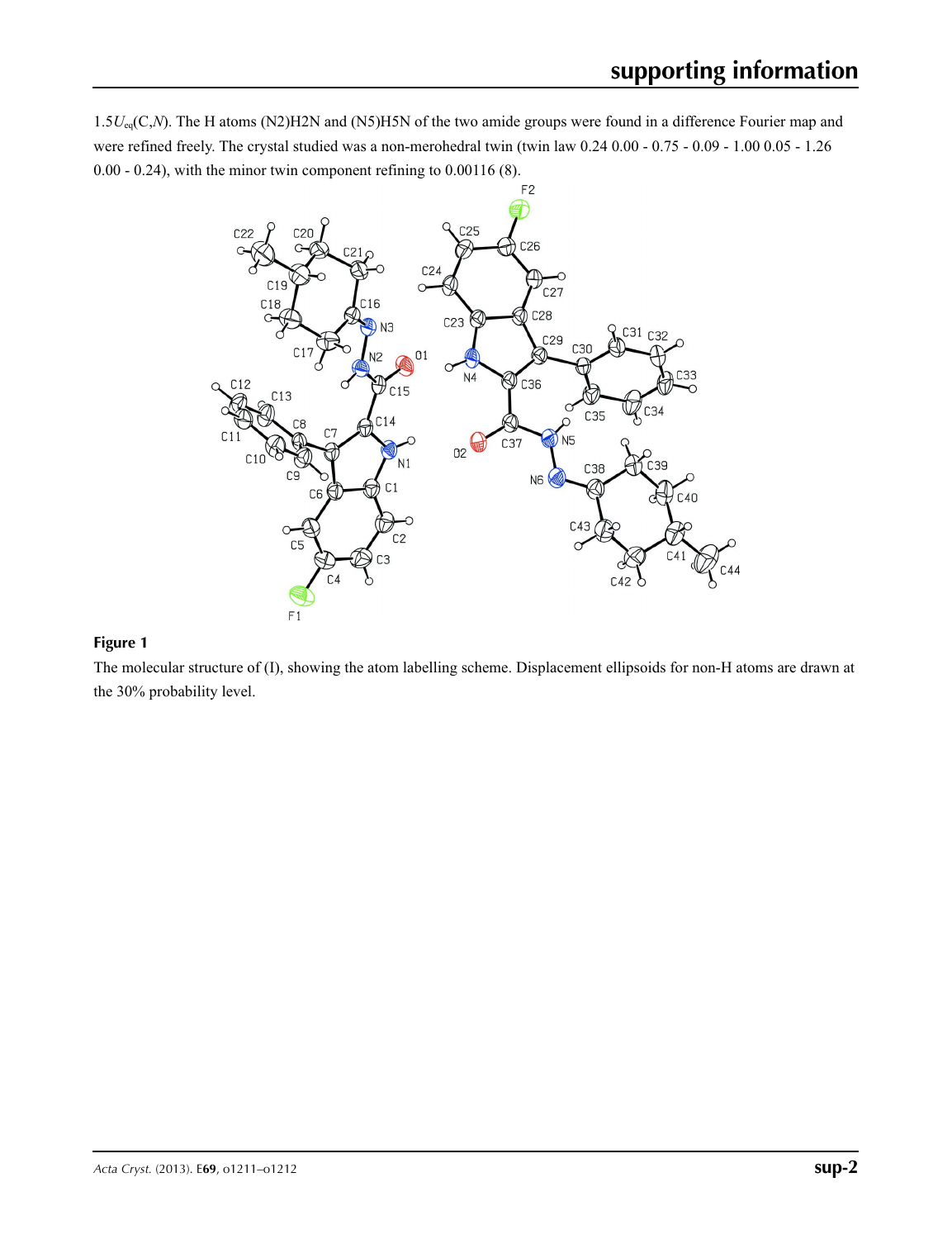

### **Figure 2**

View of the N—H···O dimer in the unit cell. H atoms not participating in hydrogen bonding have been omitted for clarity and hydrogen bonds are drawn as dashed lines.

#### **5-Fluoro-***N***′-(4-methylcyclohexylidene)-3-phenyl-1***H***-indole-2-carbohydrazide**

 $C_{22}H_{22}FN_3O$  $M_r$  = 363.43 Triclinic, *P*1 Hall symbol: -P 1  $a = 11.6630(6)$  Å  $b = 13.5320(7)$  Å  $c = 14.7754(8)$  Å  $\alpha$  = 112.967 (4)<sup>o</sup>  $\beta$  = 95.936 (4)<sup>o</sup>  $\gamma$  = 111.385 (4)<sup>o</sup>  $V = 1915.4$  (2)  $\AA$ <sup>3</sup>

*Data collection*

| Stoe IPDS 2                                       | $T_{\min} = 0$       |
|---------------------------------------------------|----------------------|
| diffractometer                                    | 26097                |
| Radiation source: sealed X-ray tube, 12 x 0.4     | 8702 i               |
| mm long-fine focus                                | 5714 r               |
| Plane graphite monochromator                      | $R_{\rm int} = 0$    |
| Detector resolution: 6.67 pixels mm <sup>-1</sup> | $\theta_{\rm max} =$ |
| $\omega$ scans                                    | $h=-1$               |
| Absorption correction: integration                | $k=-1$               |
| $(X \text{-} RED32; \text{Store & Cie, 2002})$    | $l = -1$             |
|                                                   |                      |

 $Z = 4$  $F(000) = 768$  $D_x = 1.260$  Mg m<sup>-3</sup> Mo *Kα* radiation, *λ* = 0.71073 Å Cell parameters from 35686 reflections  $\theta$  = 2.0–28.0°  $\mu$  = 0.09 mm<sup>-1</sup>  $T = 296 \text{ K}$ Prism, colourless  $0.68 \times 0.52 \times 0.33$  mm

*T*min = 0.948, *T*max = 0.972 measured reflections ndependent reflections  $\text{reflections with } I > 2\sigma(I)$  $0.058$  $27.6^\circ$ ,  $\theta_{\min} = 2.0^\circ$  $5 \rightarrow 15$ 7→17 **9** → 19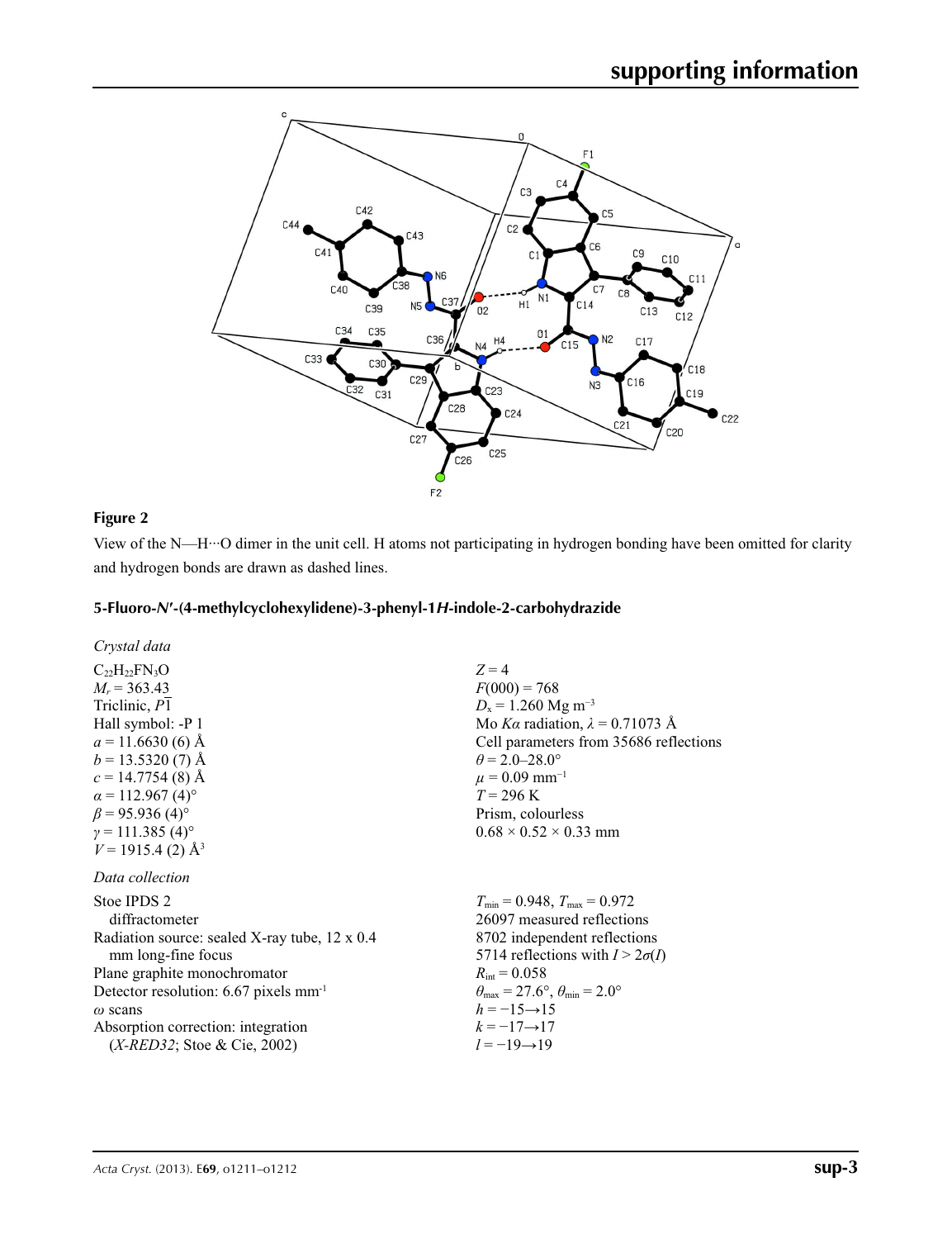*Refinement*

| Refinement on $F^2$             | Hydrogen site location: mixed                                |
|---------------------------------|--------------------------------------------------------------|
| Least-squares matrix: full      | H atoms treated by a mixture of independent                  |
| $R[F^2 > 2\sigma(F^2)] = 0.057$ | and constrained refinement                                   |
| $wR(F^2) = 0.144$               | $W = 1/[\Sigma^2(FO^2) + (0.0744P)^2 + 0.1246P]$             |
| $S = 1.03$                      | WHERE $P = (FO^2 + 2FC^2)/3$                                 |
| 8702 reflections                | $(\Delta/\sigma)_{\text{max}}$ < 0.001                       |
| 496 parameters                  | $\Delta \rho_{\text{max}} = 0.42 \text{ e } \text{\AA}^{-3}$ |
| 2 restraints                    | $\Delta\rho_{\rm min} = -0.37 \text{ e } \text{\AA}^{-3}$    |
|                                 |                                                              |

#### *Special details*

**Geometry**. Bond distances, angles *etc*. have been calculated using the rounded fractional coordinates. All su's are estimated from the variances of the (full) variance-covariance matrix. The cell e.s.d.'s are taken into account in the estimation of distances, angles and torsion angles

**Refinement**. Refinement on  $F^2$  for ALL reflections except those flagged by the user for potential systematic errors. Weighted *R*-factors  $wR$  and all goodnesses of fit *S* are based on  $F^2$ , conventional *R*-factors *R* are based on *F*, with *F* set to zero for negative  $F^2$ . The observed criterion of  $F^2 > \sigma(F^2)$  is used only for calculating -*R*-factor-obs *etc*. and is not relevant to the choice of reflections for refinement. *R*-factors based on  $F^2$  are statistically about twice as large as those based on  $F$ , and *R*-factors based on ALL data will be even larger.

*Fractional atomic coordinates and isotropic or equivalent isotropic displacement parameters (Å<sup>2</sup>)* 

|                | $\boldsymbol{x}$ | $\mathcal{Y}$  | $\boldsymbol{Z}$ | $U_{\rm iso}*/U_{\rm eq}$ |
|----------------|------------------|----------------|------------------|---------------------------|
| F1             | 0.33494(17)      | $-0.02996(12)$ | 0.06230(14)      | 0.1113(7)                 |
| O1             | 0.68124(14)      | 0.68746(12)    | 0.28626(9)       | 0.0679(5)                 |
| N1             | 0.52435(14)      | 0.45358(13)    | 0.24287(11)      | 0.0543(5)                 |
| N <sub>2</sub> | 0.70784(16)      | 0.62496(14)    | 0.12738(12)      | 0.0547(5)                 |
| N <sub>3</sub> | 0.78349(15)      | 0.73959(13)    | 0.14306(11)      | 0.0564(5)                 |
| C1             | 0.46778(18)      | 0.33259(17)    | 0.20839(13)      | 0.0553(6)                 |
| C2             | 0.3836(2)        | 0.2633(2)      | 0.24439(16)      | 0.0669(7)                 |
| C <sub>3</sub> | 0.3400(2)        | 0.1422(2)      | 0.19316(18)      | 0.0771(9)                 |
| C4             | 0.3792(2)        | 0.09106(19)    | 0.10798(19)      | 0.0761(8)                 |
| C <sub>5</sub> | 0.4602(2)        | 0.15512(18)    | 0.06997(16)      | 0.0678(7)                 |
| C6             | 0.50520(18)      | 0.27986(16)    | 0.12087(13)      | 0.0547(6)                 |
| C7             | 0.58613(17)      | 0.37471(16)    | 0.10276(12)      | 0.0510(5)                 |
| C8             | 0.64165(17)      | 0.35989(15)    | 0.01471(12)      | 0.0495(5)                 |
| C9             | 0.56439(19)      | 0.32276(19)    | $-0.08081(14)$   | 0.0640(7)                 |
| C10            | 0.6149(2)        | 0.3174(2)      | $-0.16231(14)$   | 0.0724(8)                 |
| C11            | 0.7423(2)        | 0.34579(18)    | $-0.15024(14)$   | 0.0685(7)                 |
| C12            | 0.8187(2)        | 0.3774(2)      | $-0.05808(16)$   | 0.0773(8)                 |
| C13            | 0.7693(2)        | 0.3848(2)      | 0.02451(14)      | 0.0689(7)                 |
| C14            | 0.59506(17)      | 0.47922(16)    | 0.17903(12)      | 0.0501(5)                 |
| C15            | 0.66499(16)      | 0.60585(16)    | 0.20329(12)      | 0.0499(5)                 |
| C16            | 0.81127(17)      | 0.74851(16)    | 0.06423(14)      | 0.0546(6)                 |
| C17            | 0.7672(2)        | 0.6516(2)      | $-0.04384(15)$   | 0.0716(7)                 |
| C18            | 0.8715(3)        | 0.66082(19)    | $-0.09684(16)$   | 0.0813(8)                 |
| C19            | 0.9486(3)        | 0.7848(2)      | $-0.08349(18)$   | 0.0837(9)                 |
| C20            | 1.0026(2)        | 0.87295(18)    | 0.02981(17)      | 0.0725(7)                 |
| C21            | 0.8962(2)        | 0.87190(18)    | 0.08106(17)      | 0.0705(8)                 |
| C22            | 1.0472(3)        | 0.7915(3)      | $-0.1398(3)$     | 0.1207(14)                |
|                |                  |                |                  |                           |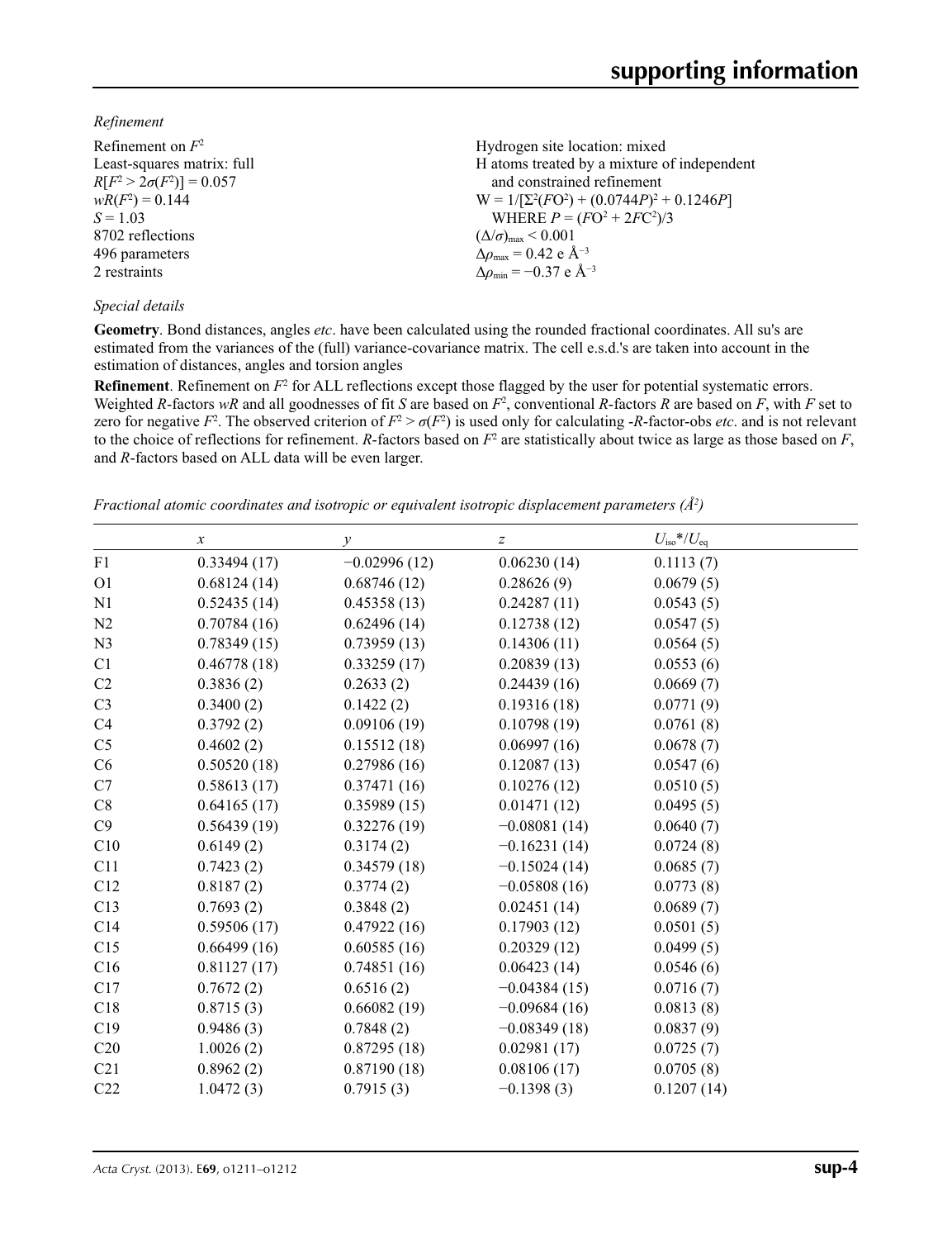| F <sub>2</sub>   | 0.95169(12)  | 1.23386 (12) | 0.77835(10) | 0.0893(5)    |
|------------------|--------------|--------------|-------------|--------------|
| O <sub>2</sub>   | 0.39600(13)  | 0.58695(12)  | 0.35468(10) | 0.0678(5)    |
| N <sub>4</sub>   | 0.62682(15)  | 0.79327(14)  | 0.47138(11) | 0.0576(5)    |
| N <sub>5</sub>   | 0.28375(16)  | 0.68606(16)  | 0.42914(13) | 0.0627(6)    |
| N <sub>6</sub>   | 0.16405(16)  | 0.59508(15)  | 0.36881(11) | 0.0648(5)    |
| C <sub>23</sub>  | 0.72321(18)  | 0.90083(16)  | 0.54295(13) | 0.0535(6)    |
| C <sub>24</sub>  | 0.85522(19)  | 0.95099(19)  | 0.55570(15) | 0.0632(7)    |
| C <sub>25</sub>  | 0.9302(2)    | 1.0619(2)    | 0.63591(16) | 0.0674(7)    |
| C <sub>26</sub>  | 0.8732(2)    | 1.12177(18)  | 0.70176(15) | 0.0645(7)    |
| C27              | 0.74541(18)  | 1.07482(17)  | 0.69316(14) | 0.0589(6)    |
| C28              | 0.66725(17)  | 0.96119(15)  | 0.61105(12) | 0.0506(6)    |
| C29              | 0.53239(17)  | 0.88540(15)  | 0.57767(12) | 0.0501(6)    |
| C30              | 0.43961(16)  | 0.91430(15)  | 0.63207(12) | 0.0498(5)    |
| C31              | 0.4100(2)    | 1.00510(18)  | 0.63397(15) | 0.0653(7)    |
| C32              | 0.3272(2)    | 1.0345(2)    | 0.68837(18) | 0.0777(8)    |
| C33              | 0.2746(2)    | 0.9750(2)    | 0.74062(18) | 0.0849(9)    |
| C34              | 0.3030(2)    | 0.8843(2)    | 0.73919(18) | 0.0847(10)   |
| C <sub>35</sub>  | 0.3847(2)    | 0.85356(19)  | 0.68489(15) | 0.0659(7)    |
| C36              | 0.51112(17)  | 0.78338(16)  | 0.49088(12) | 0.0513(6)    |
| C37              | 0.39356(18)  | 0.67621(16)  | 0.41905(13) | 0.0541(6)    |
| C38              | 0.06794(19)  | 0.61469(18)  | 0.38764(14) | 0.0626(6)    |
| C39              | 0.0688(2)    | 0.7241(2)    | 0.46963(18) | 0.0765(8)    |
| C40              | $-0.0321(2)$ | 0.6933(2)    | 0.52374(18) | 0.0854(9)    |
| C <sub>41</sub>  | $-0.1642(2)$ | 0.6026(2)    | 0.45358(19) | 0.0816(10)   |
| C42              | $-0.1578(2)$ | 0.4916(2)    | 0.3791(2)   | 0.0907(10)   |
| C43              | $-0.0627(2)$ | 0.5196(2)    | 0.31960(18) | 0.0865(9)    |
| C44              | $-0.2606(3)$ | 0.5777(4)    | 0.5126(3)   | 0.1196(16)   |
| H1               | 0.51700      | 0.50530      | 0.29580     | $0.0650*$    |
| H2               | 0.35810      | 0.29860      | 0.30130     | $0.0800*$    |
| H <sub>2</sub> N | 0.688(2)     | 0.563(2)     | 0.0781(14)  | $0.068(6)$ * |
| H <sub>3</sub>   | 0.28380      | 0.09360      | 0.21520     | $0.0920*$    |
| H <sub>5</sub>   | 0.48450      | 0.11810      | 0.01300     | $0.0810*$    |
| H <sub>9</sub>   | 0.47700      | 0.30100      | $-0.09040$  | $0.0770*$    |
| H10              | 0.56190      | 0.29450      | $-0.22550$  | $0.0870*$    |
| H11              | 0.77660      | 0.34350      | $-0.20470$  | $0.0820*$    |
| H <sub>12</sub>  | 0.90490      | 0.39420      | $-0.05030$  | $0.0930*$    |
| H13              | 0.82280      | 0.40670      | 0.08710     | $0.0830*$    |
| <b>H17A</b>      | 0.69710      | 0.65430      | $-0.08270$  | $0.0860*$    |
| H17B             | 0.73410      | 0.57470      | $-0.04360$  | $0.0860*$    |
| <b>H18A</b>      | 0.92920      | 0.63560      | $-0.07030$  | $0.0980*$    |
| H18B             | 0.83270      | 0.60620      | $-0.16950$  | $0.0980*$    |
| H19              | 0.88800      | 0.80630      | $-0.11310$  | $0.1000*$    |
| H20A             | 1.05170      | 0.95280      | 0.03810     | $0.0870*$    |
| H20B             | 1.06030      | 0.85250      | 0.06290     | $0.0870*$    |
| H21A             | 0.93390      | 0.92490      | 0.15410     | $0.0850*$    |
| H21B             | 0.84470      | 0.90180      | 0.05370     | $0.0850*$    |
| H22A             | 1.10930      | 0.77190      | $-0.11260$  | $0.1450*$    |
| H22B             | 1.08940      | 0.87120      | $-0.13210$  | $0.1450*$    |
|                  |              |              |             |              |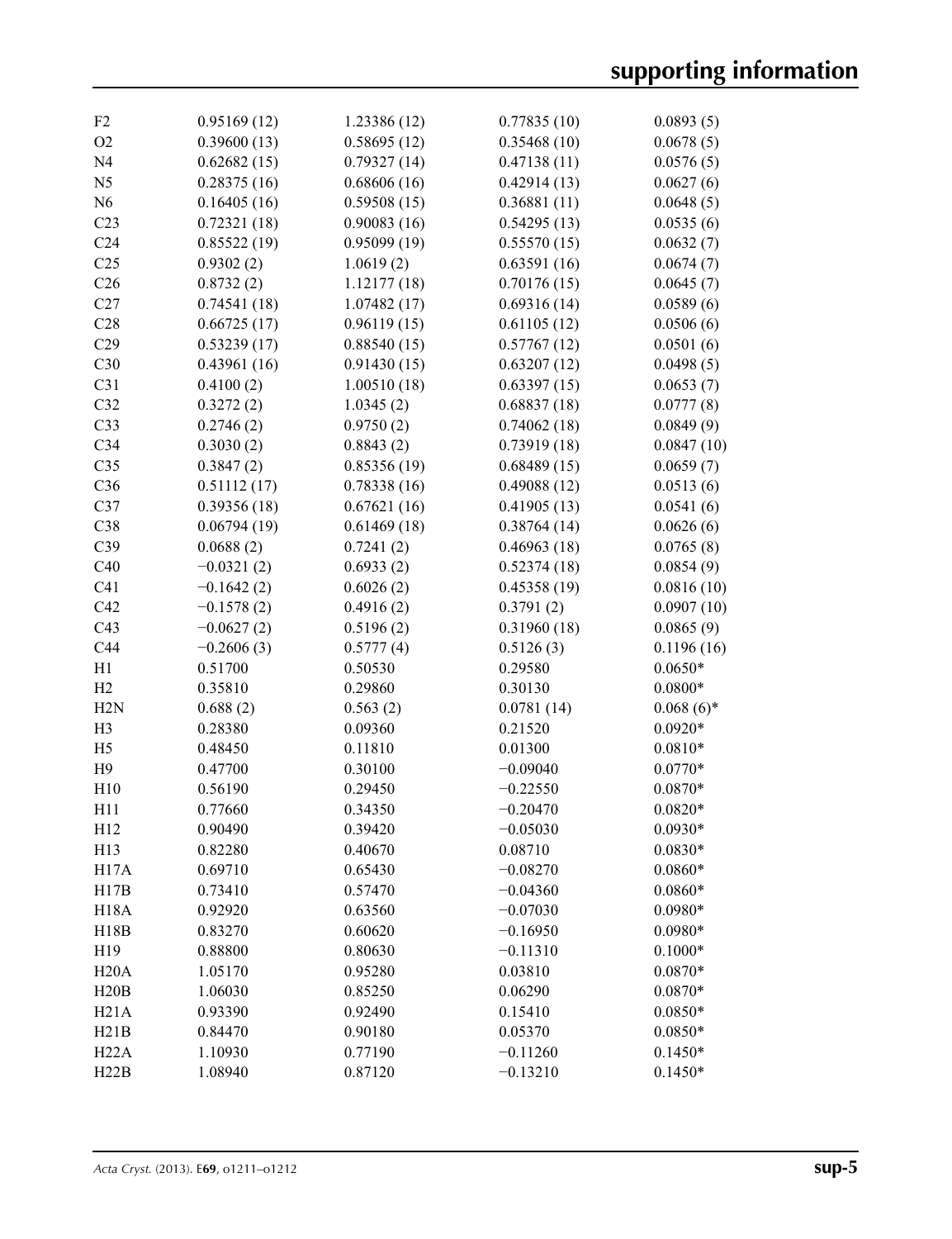| H22C              | 1.00660    | 0.73590  | $-0.21130$ | $0.1450*$    |
|-------------------|------------|----------|------------|--------------|
| H <sub>4</sub>    | 0.63670    | 0.73980  | 0.42170    | $0.0690*$    |
| H5N               | 0.2992(17) | 0.750(2) | 0.4704(16) | $0.067(6)$ * |
| H <sub>24</sub>   | 0.89120    | 0.91000  | 0.51080    | $0.0760*$    |
| H <sub>25</sub>   | 1.01860    | 1.09750  | 0.64670    | $0.0810*$    |
| H27               | 0.71140    | 1.11640  | 0.73980    | $0.0710*$    |
| H31               | 0.44570    | 1.04670  | 0.59870    | $0.0780*$    |
| H <sub>32</sub>   | 0.30760    | 1.09540  | 0.68900    | $0.0930*$    |
| H33               | 0.21960    | 0.99550  | 0.77720    | $0.1020*$    |
| H <sub>34</sub>   | 0.26700    | 0.84340  | 0.77490    | $0.1020*$    |
| H <sub>35</sub>   | 0.40290    | 0.79170  | 0.68390    | $0.0790*$    |
| H39A              | 0.05350    | 0.77160  | 0.43910    | $0.0920*$    |
| H39B              | 0.15300    | 0.77220  | 0.51960    | $0.0920*$    |
| H <sub>40</sub> A | $-0.00490$ | 0.66310  | 0.56740    | $0.1020*$    |
| H40B              | $-0.03670$ | 0.76600  | 0.56770    | $0.1020*$    |
| H41               | $-0.19180$ | 0.63690  | 0.41320    | $0.0980*$    |
| H <sub>42</sub> A | $-0.24240$ | 0.43520  | 0.33140    | $0.1090*$    |
| H42B              | $-0.13290$ | 0.45420  | 0.41660    | $0.1090*$    |
| H43A              | $-0.05610$ | 0.44730  | 0.27760    | $0.1040*$    |
| H43B              | $-0.09490$ | 0.54540  | 0.27410    | $0.1040*$    |
| H44A              | $-0.26420$ | 0.65070  | 0.55500    | $0.1440*$    |
| <b>H44B</b>       | $-0.23490$ | 0.54640  | 0.55490    | $0.1440*$    |
| <b>H44C</b>       | $-0.34390$ | 0.52030  | 0.46520    | $0.1440*$    |
|                   |            |          |            |              |

*Atomic displacement parameters (Å2 )*

|                 | $U^{11}$   | $U^{22}$   | $U^{33}$   | $U^{12}$   | $U^{13}$   | $U^{23}$   |
|-----------------|------------|------------|------------|------------|------------|------------|
| F1              | 0.1200(13) | 0.0613(8)  | 0.1456(14) | 0.0303(9)  | 0.0534(11) | 0.0465(9)  |
| O <sub>1</sub>  | 0.0915(10) | 0.0593(8)  | 0.0553(7)  | 0.0372(8)  | 0.0418(7)  | 0.0201(6)  |
| N1              | 0.0650(10) | 0.0590(9)  | 0.0493(7)  | 0.0337(8)  | 0.0316(7)  | 0.0251(7)  |
| N2              | 0.0649(10) | 0.0471(8)  | 0.0495(8)  | 0.0234(8)  | 0.0289(7)  | 0.0182(7)  |
| N <sub>3</sub>  | 0.0590(9)  | 0.0512(8)  | 0.0618(8)  | 0.0266(8)  | 0.0326(7)  | 0.0230(7)  |
| C1              | 0.0599(11) | 0.0630(11) | 0.0557(9)  | 0.0329(10) | 0.0258(8)  | 0.0317(9)  |
| C2              | 0.0704(13) | 0.0824(14) | 0.0676(11) | 0.0383(12) | 0.0347(10) | 0.0452(11) |
| C <sub>3</sub>  | 0.0762(15) | 0.0790(15) | 0.0914(15) | 0.0298(13) | 0.0344(12) | 0.0554(13) |
| C4              | 0.0800(15) | 0.0568(12) | 0.0924(15) | 0.0273(12) | 0.0287(12) | 0.0370(11) |
| C <sub>5</sub>  | 0.0749(14) | 0.0607(12) | 0.0730(12) | 0.0350(11) | 0.0308(11) | 0.0288(10) |
| C6              | 0.0586(11) | 0.0575(10) | 0.0565(9)  | 0.0314(9)  | 0.0247(8)  | 0.0270(8)  |
| C7              | 0.0552(10) | 0.0563(10) | 0.0493(8)  | 0.0309(9)  | 0.0241(8)  | 0.0237(8)  |
| C8              | 0.0573(10) | 0.0481(9)  | 0.0465(8)  | 0.0288(8)  | 0.0238(8)  | 0.0177(7)  |
| C9              | 0.0580(11) | 0.0761(13) | 0.0534(10) | 0.0312(11) | 0.0201(9)  | 0.0232(9)  |
| C10             | 0.0820(15) | 0.0837(15) | 0.0470(9)  | 0.0384(13) | 0.0228(10) | 0.0234(10) |
| C11             | 0.0844(15) | 0.0646(12) | 0.0539(10) | 0.0337(11) | 0.0386(10) | 0.0196(9)  |
| C12             | 0.0593(12) | 0.0933(16) | 0.0709(13) | 0.0368(12) | 0.0342(11) | 0.0236(11) |
| C13             | 0.0608(12) | 0.0920(15) | 0.0512(9)  | 0.0410(12) | 0.0212(9)  | 0.0226(10) |
| C <sub>14</sub> | 0.0550(10) | 0.0583(10) | 0.0462(8)  | 0.0304(9)  | 0.0254(7)  | 0.0252(8)  |
| C15             | 0.0528(10) | 0.0581(10) | 0.0469(8)  | 0.0320(9)  | 0.0251(7)  | 0.0224(8)  |
| C16             | 0.0539(10) | 0.0545(10) | 0.0623(10) | 0.0273(9)  | 0.0282(8)  | 0.0275(8)  |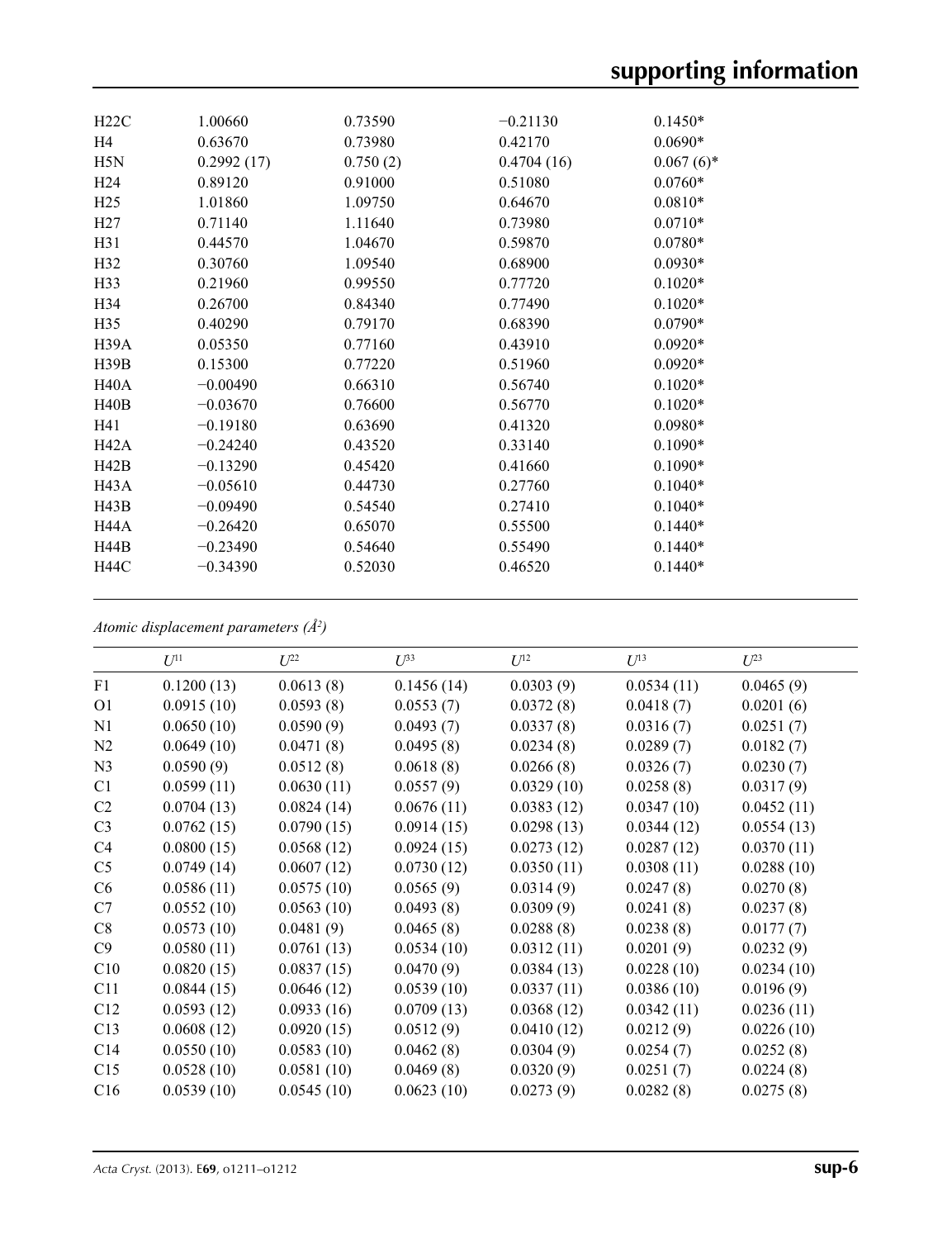# **supporting information**

| C17             | 0.0747(14) | 0.0708(13) | 0.0549(10) | 0.0169(11) | 0.0197(10) | 0.0295(10) |
|-----------------|------------|------------|------------|------------|------------|------------|
| C18             | 0.1014(18) | 0.0663(13) | 0.0631(12) | 0.0262(13) | 0.0425(12) | 0.0231(10) |
| C19             | 0.1068(18) | 0.0744(14) | 0.0788(14) | 0.0367(14) | 0.0553(14) | 0.0397(12) |
| C20             | 0.0766(14) | 0.0552(11) | 0.0834(13) | 0.0224(11) | 0.0436(12) | 0.0310(10) |
| C21             | 0.0832(15) | 0.0560(11) | 0.0819(13) | 0.0344(11) | 0.0445(12) | 0.0323(10) |
| C22             | 0.166(3)   | 0.0908(19) | 0.130(2)   | 0.058(2)   | 0.108(2)   | 0.0568(18) |
| F2              | 0.0637(8)  | 0.0726(8)  | 0.0934(9)  | 0.0224(7)  | 0.0195(7)  | 0.0107(7)  |
| O2              | 0.0712(9)  | 0.0612(8)  | 0.0633(7)  | 0.0334(7)  | 0.0345(7)  | 0.0141(6)  |
| N <sub>4</sub>  | 0.0643(10) | 0.0611(9)  | 0.0542(8)  | 0.0353(8)  | 0.0347(7)  | 0.0217(7)  |
| N <sub>5</sub>  | 0.0600(10) | 0.0581(10) | 0.0574(9)  | 0.0282(9)  | 0.0224(8)  | 0.0115(8)  |
| N <sub>6</sub>  | 0.0615(10) | 0.0671(10) | 0.0511(8)  | 0.0295(9)  | 0.0185(7)  | 0.0121(7)  |
| C <sub>23</sub> | 0.0591(11) | 0.0580(10) | 0.0523(9)  | 0.0303(9)  | 0.0301(8)  | 0.0262(8)  |
| C <sub>24</sub> | 0.0627(12) | 0.0732(13) | 0.0670(11) | 0.0391(11) | 0.0382(10) | 0.0316(10) |
| C <sub>25</sub> | 0.0560(12) | 0.0743(13) | 0.0743(12) | 0.0296(11) | 0.0304(10) | 0.0330(11) |
| C <sub>26</sub> | 0.0613(12) | 0.0613(12) | 0.0624(11) | 0.0250(10) | 0.0218(9)  | 0.0217(9)  |
| C27             | 0.0628(12) | 0.0591(11) | 0.0564(9)  | 0.0312(10) | 0.0289(9)  | 0.0215(9)  |
| C28             | 0.0562(10) | 0.0550(10) | 0.0517(9)  | 0.0301(9)  | 0.0297(8)  | 0.0263(8)  |
| C29             | 0.0571(11) | 0.0533(10) | 0.0488(8)  | 0.0282(9)  | 0.0280(8)  | 0.0252(8)  |
| C30             | 0.0526(10) | 0.0512(9)  | 0.0438(8)  | 0.0249(8)  | 0.0232(7)  | 0.0161(7)  |
| C31             | 0.0738(13) | 0.0611(11) | 0.0727(12) | 0.0370(11) | 0.0381(10) | 0.0310(10) |
| C32             | 0.0784(15) | 0.0675(13) | 0.0924(15) | 0.0461(12) | 0.0401(13) | 0.0251(12) |
| C33             | 0.0807(15) | 0.0965(17) | 0.0811(14) | 0.0510(14) | 0.0527(13) | 0.0262(13) |
| C34             | 0.0865(16) | 0.1159(19) | 0.0835(14) | 0.0558(15) | 0.0595(13) | 0.0568(14) |
| C <sub>35</sub> | 0.0705(13) | 0.0786(13) | 0.0714(12) | 0.0408(11) | 0.0435(10) | 0.0429(11) |
| C36             | 0.0591(11) | 0.0551(10) | 0.0486(8)  | 0.0303(9)  | 0.0306(8)  | 0.0239(8)  |
| C37             | 0.0636(11) | 0.0583(10) | 0.0485(8)  | 0.0317(9)  | 0.0310(8)  | 0.0241(8)  |
| C38             | 0.0644(12) | 0.0696(12) | 0.0514(9)  | 0.0327(11) | 0.0206(9)  | 0.0218(9)  |
| C39             | 0.0735(14) | 0.0701(14) | 0.0823(14) | 0.0390(12) | 0.0305(12) | 0.0231(11) |
| C40             | 0.0867(17) | 0.1039(18) | 0.0774(14) | 0.0603(16) | 0.0352(13) | 0.0333(13) |
| C <sub>41</sub> | 0.0775(16) | 0.1055(19) | 0.0903(15) | 0.0522(15) | 0.0395(13) | 0.0573(14) |
| C42             | 0.0626(14) | 0.0847(17) | 0.1170(19) | 0.0308(13) | 0.0188(13) | 0.0428(15) |
| C43             | 0.0684(15) | 0.0888(17) | 0.0716(13) | 0.0378(13) | 0.0089(11) | 0.0084(12) |
| C44             | 0.104(2)   | 0.174(3)   | 0.144(3)   | 0.077(2)   | 0.073(2)   | 0.109(3)   |
|                 |            |            |            |            |            |            |

## *Geometric parameters (Å, º)*

| $F1 - C4$  | 1.361(3) | $C18 - H18B$ | 0.9700   |  |
|------------|----------|--------------|----------|--|
| $F2-C26$   | 1.361(3) | $C19 - H19$  | 0.9800   |  |
| $O1 - C15$ | 1.225(2) | $C20 - H20B$ | 0.9700   |  |
| $O2 - C37$ | 1.224(2) | $C20-H20A$   | 0.9700   |  |
| $N1 - C1$  | 1.366(3) | $C21 - H21B$ | 0.9700   |  |
| $N1 - C14$ | 1.378(3) | $C21-H21A$   | 0.9700   |  |
| $N2$ —C15  | 1.350(3) | $C22-H22A$   | 0.9600   |  |
| $N2 - N3$  | 1.385(3) | $C22-H22B$   | 0.9600   |  |
| $N3 - C16$ | 1.279(3) | $C22-H22C$   | 0.9600   |  |
| $N1-H1$    | 0.8600   | $C23 - C24$  | 1.395(3) |  |
| $N2-H2N$   | 0.80(2)  | $C23 - C28$  | 1.410(3) |  |
| $N4 - C36$ | 1.379(3) | $C24 - C25$  | 1.365(3) |  |
|            |          |              |          |  |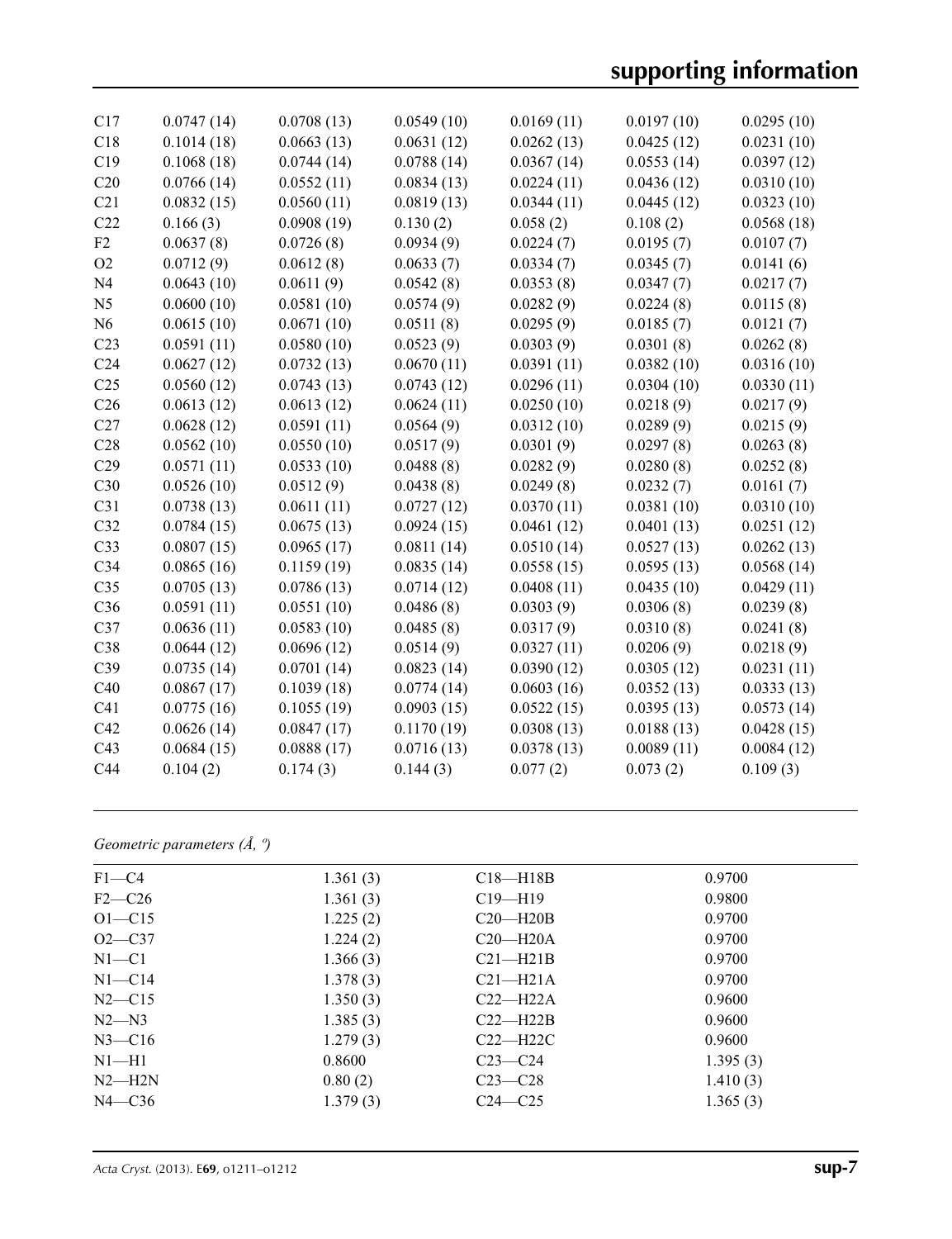| $N4 - C23$<br>1.364(3)<br>$C25-C26$<br>1.399(3)<br>$N5 - N6$<br>1.376(3)<br>$C26-C27$<br>1.360(3)<br>$N5 - C37$<br>1.352(3)<br>$C27-C28$<br>1.400(3)<br>$C28-C29$<br>$N6 - C38$<br>1.276(3)<br>1.427(3)<br>$N4 - H4$<br>0.8600<br>$C29 - C30$<br>1.488(3)<br>$N5 - H5N$<br>0.78(2)<br>$C29-C36$<br>1.384(3)<br>$C1-C6$<br>1.413(3)<br>$C30-C31$<br>1.384(3)<br>$C1-C2$<br>$C30-C35$<br>1.397(3)<br>1.384(3)<br>$C2-C3$<br>1.364(4)<br>$C31 - C32$<br>1.389(3)<br>$C3-C4$<br>1.394(3)<br>$C32-C33$<br>1.358(4)<br>$C4 - C5$<br>1.361(4)<br>$C33-C34$<br>1.376(4)<br>$C5-C6$<br>1.404(3)<br>$C34 - C35$<br>1.383(3)<br>$C6 - C7$<br>1.431(3)<br>$C36-C37$<br>1.469(3)<br>$C7-C8$<br>1.489(3)<br>$C38-C43$<br>1.494(3)<br>$C7 - C14$<br>C38-C39<br>1.380(3)<br>1.499(3)<br>$C8-C9$<br>$C39-C40$<br>1.382(3)<br>1.515(4)<br>$C8 - C13$<br>1.379(3)<br>$C40-C41$<br>1.501(4)<br>$C9 - C10$<br>1.383(3)<br>$C41 - C42$<br>1.511(4)<br>$C10 - C11$<br>1.365(4)<br>$C41 - C44$<br>1.515(5)<br>$C11 - C12$<br>1.359(3)<br>$C42-C43$<br>1.517(4)<br>0.9300<br>$C12-C13$<br>1.387(3)<br>$C24 - H24$<br>$C14 - C15$<br>1.473(3)<br>$C25 - H25$<br>0.9300<br>$C16 - C21$<br>1.500(3)<br>$C27 - H27$<br>0.9300<br>$C16 - C17$<br>1.496(3)<br>$C31 - H31$<br>0.9300<br>$C17 - C18$<br>1.507(4)<br>$C32-H32$<br>0.9300<br>$C18 - C19$<br>1.506(4)<br>$C33$ -H33<br>0.9300<br>$C19 - C22$<br>1.485(5)<br>$C34 - H34$<br>0.9300<br>$C19 - C20$<br>1.516(3)<br>$C35 - H35$<br>0.9300<br>$C20 - C21$<br>0.9700<br>1.518(3)<br>C39-H39A<br>$C2-H2$<br>0.9300<br>C39-H39B<br>0.9700<br>$C3-H3$<br>0.9300<br>$C40 - H40A$<br>0.9700<br>$C5 - H5$<br>$C40 - H40B$<br>0.9700<br>0.9300<br>$C9 - H9$<br>$C41 - H41$<br>0.9300<br>0.9800<br>$C10 - H10$<br>$C42 - H42A$<br>0.9300<br>0.9700<br>$C11 - H11$<br>$C42 - H42B$<br>0.9300<br>0.9700<br>$C12 - H12$<br>0.9300<br>0.9700<br>$C43 - H43A$<br>$C13 - H13$<br>0.9300<br>$C43 - H43B$<br>0.9700<br>$C17 - H17B$<br>0.9700<br>C44-H44A<br>0.9600<br>$C17 - H17A$<br>0.9700<br>C44-H44B<br>0.9600<br>$C18 - H18A$<br>0.9700<br>С44—Н44С<br>0.9600<br>108.92(16)<br>$H21A - C21 - H21B$<br>108.00<br>$Cl-M1-C14$<br>$N3 - N2 - C15$<br>120.98(16)<br>$C19 - C22 - H22A$<br>110.00<br>$N2 - N3 - C16$<br>115.91(16)<br>C19-C22-H22B<br>109.00<br>$Cl-M1-H1$<br>126.00<br>H22A-C22-H22C<br>110.00<br>$C14 - N1 - H1$<br>126.00<br>C19-C22-H22C<br>109.00<br>$N3 - N2 - H2N$<br>128.4(19)<br>H22A-C22-H22B<br>109.00<br>$C15 - N2 - H2N$ |           |               |        |
|--------------------------------------------------------------------------------------------------------------------------------------------------------------------------------------------------------------------------------------------------------------------------------------------------------------------------------------------------------------------------------------------------------------------------------------------------------------------------------------------------------------------------------------------------------------------------------------------------------------------------------------------------------------------------------------------------------------------------------------------------------------------------------------------------------------------------------------------------------------------------------------------------------------------------------------------------------------------------------------------------------------------------------------------------------------------------------------------------------------------------------------------------------------------------------------------------------------------------------------------------------------------------------------------------------------------------------------------------------------------------------------------------------------------------------------------------------------------------------------------------------------------------------------------------------------------------------------------------------------------------------------------------------------------------------------------------------------------------------------------------------------------------------------------------------------------------------------------------------------------------------------------------------------------------------------------------------------------------------------------------------------------------------------------------------------------------------------------------------------------------------------------------------------------------------------------------------------------------------------------------------------------------------------------------------------------------------------------------------------------------------------------------------------------------------------------------------------|-----------|---------------|--------|
|                                                                                                                                                                                                                                                                                                                                                                                                                                                                                                                                                                                                                                                                                                                                                                                                                                                                                                                                                                                                                                                                                                                                                                                                                                                                                                                                                                                                                                                                                                                                                                                                                                                                                                                                                                                                                                                                                                                                                                                                                                                                                                                                                                                                                                                                                                                                                                                                                                                              |           |               |        |
|                                                                                                                                                                                                                                                                                                                                                                                                                                                                                                                                                                                                                                                                                                                                                                                                                                                                                                                                                                                                                                                                                                                                                                                                                                                                                                                                                                                                                                                                                                                                                                                                                                                                                                                                                                                                                                                                                                                                                                                                                                                                                                                                                                                                                                                                                                                                                                                                                                                              |           |               |        |
|                                                                                                                                                                                                                                                                                                                                                                                                                                                                                                                                                                                                                                                                                                                                                                                                                                                                                                                                                                                                                                                                                                                                                                                                                                                                                                                                                                                                                                                                                                                                                                                                                                                                                                                                                                                                                                                                                                                                                                                                                                                                                                                                                                                                                                                                                                                                                                                                                                                              |           |               |        |
|                                                                                                                                                                                                                                                                                                                                                                                                                                                                                                                                                                                                                                                                                                                                                                                                                                                                                                                                                                                                                                                                                                                                                                                                                                                                                                                                                                                                                                                                                                                                                                                                                                                                                                                                                                                                                                                                                                                                                                                                                                                                                                                                                                                                                                                                                                                                                                                                                                                              |           |               |        |
|                                                                                                                                                                                                                                                                                                                                                                                                                                                                                                                                                                                                                                                                                                                                                                                                                                                                                                                                                                                                                                                                                                                                                                                                                                                                                                                                                                                                                                                                                                                                                                                                                                                                                                                                                                                                                                                                                                                                                                                                                                                                                                                                                                                                                                                                                                                                                                                                                                                              |           |               |        |
|                                                                                                                                                                                                                                                                                                                                                                                                                                                                                                                                                                                                                                                                                                                                                                                                                                                                                                                                                                                                                                                                                                                                                                                                                                                                                                                                                                                                                                                                                                                                                                                                                                                                                                                                                                                                                                                                                                                                                                                                                                                                                                                                                                                                                                                                                                                                                                                                                                                              |           |               |        |
|                                                                                                                                                                                                                                                                                                                                                                                                                                                                                                                                                                                                                                                                                                                                                                                                                                                                                                                                                                                                                                                                                                                                                                                                                                                                                                                                                                                                                                                                                                                                                                                                                                                                                                                                                                                                                                                                                                                                                                                                                                                                                                                                                                                                                                                                                                                                                                                                                                                              |           |               |        |
|                                                                                                                                                                                                                                                                                                                                                                                                                                                                                                                                                                                                                                                                                                                                                                                                                                                                                                                                                                                                                                                                                                                                                                                                                                                                                                                                                                                                                                                                                                                                                                                                                                                                                                                                                                                                                                                                                                                                                                                                                                                                                                                                                                                                                                                                                                                                                                                                                                                              |           |               |        |
|                                                                                                                                                                                                                                                                                                                                                                                                                                                                                                                                                                                                                                                                                                                                                                                                                                                                                                                                                                                                                                                                                                                                                                                                                                                                                                                                                                                                                                                                                                                                                                                                                                                                                                                                                                                                                                                                                                                                                                                                                                                                                                                                                                                                                                                                                                                                                                                                                                                              |           |               |        |
|                                                                                                                                                                                                                                                                                                                                                                                                                                                                                                                                                                                                                                                                                                                                                                                                                                                                                                                                                                                                                                                                                                                                                                                                                                                                                                                                                                                                                                                                                                                                                                                                                                                                                                                                                                                                                                                                                                                                                                                                                                                                                                                                                                                                                                                                                                                                                                                                                                                              |           |               |        |
|                                                                                                                                                                                                                                                                                                                                                                                                                                                                                                                                                                                                                                                                                                                                                                                                                                                                                                                                                                                                                                                                                                                                                                                                                                                                                                                                                                                                                                                                                                                                                                                                                                                                                                                                                                                                                                                                                                                                                                                                                                                                                                                                                                                                                                                                                                                                                                                                                                                              |           |               |        |
|                                                                                                                                                                                                                                                                                                                                                                                                                                                                                                                                                                                                                                                                                                                                                                                                                                                                                                                                                                                                                                                                                                                                                                                                                                                                                                                                                                                                                                                                                                                                                                                                                                                                                                                                                                                                                                                                                                                                                                                                                                                                                                                                                                                                                                                                                                                                                                                                                                                              |           |               |        |
|                                                                                                                                                                                                                                                                                                                                                                                                                                                                                                                                                                                                                                                                                                                                                                                                                                                                                                                                                                                                                                                                                                                                                                                                                                                                                                                                                                                                                                                                                                                                                                                                                                                                                                                                                                                                                                                                                                                                                                                                                                                                                                                                                                                                                                                                                                                                                                                                                                                              |           |               |        |
|                                                                                                                                                                                                                                                                                                                                                                                                                                                                                                                                                                                                                                                                                                                                                                                                                                                                                                                                                                                                                                                                                                                                                                                                                                                                                                                                                                                                                                                                                                                                                                                                                                                                                                                                                                                                                                                                                                                                                                                                                                                                                                                                                                                                                                                                                                                                                                                                                                                              |           |               |        |
|                                                                                                                                                                                                                                                                                                                                                                                                                                                                                                                                                                                                                                                                                                                                                                                                                                                                                                                                                                                                                                                                                                                                                                                                                                                                                                                                                                                                                                                                                                                                                                                                                                                                                                                                                                                                                                                                                                                                                                                                                                                                                                                                                                                                                                                                                                                                                                                                                                                              |           |               |        |
|                                                                                                                                                                                                                                                                                                                                                                                                                                                                                                                                                                                                                                                                                                                                                                                                                                                                                                                                                                                                                                                                                                                                                                                                                                                                                                                                                                                                                                                                                                                                                                                                                                                                                                                                                                                                                                                                                                                                                                                                                                                                                                                                                                                                                                                                                                                                                                                                                                                              |           |               |        |
|                                                                                                                                                                                                                                                                                                                                                                                                                                                                                                                                                                                                                                                                                                                                                                                                                                                                                                                                                                                                                                                                                                                                                                                                                                                                                                                                                                                                                                                                                                                                                                                                                                                                                                                                                                                                                                                                                                                                                                                                                                                                                                                                                                                                                                                                                                                                                                                                                                                              |           |               |        |
|                                                                                                                                                                                                                                                                                                                                                                                                                                                                                                                                                                                                                                                                                                                                                                                                                                                                                                                                                                                                                                                                                                                                                                                                                                                                                                                                                                                                                                                                                                                                                                                                                                                                                                                                                                                                                                                                                                                                                                                                                                                                                                                                                                                                                                                                                                                                                                                                                                                              |           |               |        |
|                                                                                                                                                                                                                                                                                                                                                                                                                                                                                                                                                                                                                                                                                                                                                                                                                                                                                                                                                                                                                                                                                                                                                                                                                                                                                                                                                                                                                                                                                                                                                                                                                                                                                                                                                                                                                                                                                                                                                                                                                                                                                                                                                                                                                                                                                                                                                                                                                                                              |           |               |        |
|                                                                                                                                                                                                                                                                                                                                                                                                                                                                                                                                                                                                                                                                                                                                                                                                                                                                                                                                                                                                                                                                                                                                                                                                                                                                                                                                                                                                                                                                                                                                                                                                                                                                                                                                                                                                                                                                                                                                                                                                                                                                                                                                                                                                                                                                                                                                                                                                                                                              |           |               |        |
|                                                                                                                                                                                                                                                                                                                                                                                                                                                                                                                                                                                                                                                                                                                                                                                                                                                                                                                                                                                                                                                                                                                                                                                                                                                                                                                                                                                                                                                                                                                                                                                                                                                                                                                                                                                                                                                                                                                                                                                                                                                                                                                                                                                                                                                                                                                                                                                                                                                              |           |               |        |
|                                                                                                                                                                                                                                                                                                                                                                                                                                                                                                                                                                                                                                                                                                                                                                                                                                                                                                                                                                                                                                                                                                                                                                                                                                                                                                                                                                                                                                                                                                                                                                                                                                                                                                                                                                                                                                                                                                                                                                                                                                                                                                                                                                                                                                                                                                                                                                                                                                                              |           |               |        |
|                                                                                                                                                                                                                                                                                                                                                                                                                                                                                                                                                                                                                                                                                                                                                                                                                                                                                                                                                                                                                                                                                                                                                                                                                                                                                                                                                                                                                                                                                                                                                                                                                                                                                                                                                                                                                                                                                                                                                                                                                                                                                                                                                                                                                                                                                                                                                                                                                                                              |           |               |        |
|                                                                                                                                                                                                                                                                                                                                                                                                                                                                                                                                                                                                                                                                                                                                                                                                                                                                                                                                                                                                                                                                                                                                                                                                                                                                                                                                                                                                                                                                                                                                                                                                                                                                                                                                                                                                                                                                                                                                                                                                                                                                                                                                                                                                                                                                                                                                                                                                                                                              |           |               |        |
|                                                                                                                                                                                                                                                                                                                                                                                                                                                                                                                                                                                                                                                                                                                                                                                                                                                                                                                                                                                                                                                                                                                                                                                                                                                                                                                                                                                                                                                                                                                                                                                                                                                                                                                                                                                                                                                                                                                                                                                                                                                                                                                                                                                                                                                                                                                                                                                                                                                              |           |               |        |
|                                                                                                                                                                                                                                                                                                                                                                                                                                                                                                                                                                                                                                                                                                                                                                                                                                                                                                                                                                                                                                                                                                                                                                                                                                                                                                                                                                                                                                                                                                                                                                                                                                                                                                                                                                                                                                                                                                                                                                                                                                                                                                                                                                                                                                                                                                                                                                                                                                                              |           |               |        |
|                                                                                                                                                                                                                                                                                                                                                                                                                                                                                                                                                                                                                                                                                                                                                                                                                                                                                                                                                                                                                                                                                                                                                                                                                                                                                                                                                                                                                                                                                                                                                                                                                                                                                                                                                                                                                                                                                                                                                                                                                                                                                                                                                                                                                                                                                                                                                                                                                                                              |           |               |        |
|                                                                                                                                                                                                                                                                                                                                                                                                                                                                                                                                                                                                                                                                                                                                                                                                                                                                                                                                                                                                                                                                                                                                                                                                                                                                                                                                                                                                                                                                                                                                                                                                                                                                                                                                                                                                                                                                                                                                                                                                                                                                                                                                                                                                                                                                                                                                                                                                                                                              |           |               |        |
|                                                                                                                                                                                                                                                                                                                                                                                                                                                                                                                                                                                                                                                                                                                                                                                                                                                                                                                                                                                                                                                                                                                                                                                                                                                                                                                                                                                                                                                                                                                                                                                                                                                                                                                                                                                                                                                                                                                                                                                                                                                                                                                                                                                                                                                                                                                                                                                                                                                              |           |               |        |
|                                                                                                                                                                                                                                                                                                                                                                                                                                                                                                                                                                                                                                                                                                                                                                                                                                                                                                                                                                                                                                                                                                                                                                                                                                                                                                                                                                                                                                                                                                                                                                                                                                                                                                                                                                                                                                                                                                                                                                                                                                                                                                                                                                                                                                                                                                                                                                                                                                                              |           |               |        |
|                                                                                                                                                                                                                                                                                                                                                                                                                                                                                                                                                                                                                                                                                                                                                                                                                                                                                                                                                                                                                                                                                                                                                                                                                                                                                                                                                                                                                                                                                                                                                                                                                                                                                                                                                                                                                                                                                                                                                                                                                                                                                                                                                                                                                                                                                                                                                                                                                                                              |           |               |        |
|                                                                                                                                                                                                                                                                                                                                                                                                                                                                                                                                                                                                                                                                                                                                                                                                                                                                                                                                                                                                                                                                                                                                                                                                                                                                                                                                                                                                                                                                                                                                                                                                                                                                                                                                                                                                                                                                                                                                                                                                                                                                                                                                                                                                                                                                                                                                                                                                                                                              |           |               |        |
|                                                                                                                                                                                                                                                                                                                                                                                                                                                                                                                                                                                                                                                                                                                                                                                                                                                                                                                                                                                                                                                                                                                                                                                                                                                                                                                                                                                                                                                                                                                                                                                                                                                                                                                                                                                                                                                                                                                                                                                                                                                                                                                                                                                                                                                                                                                                                                                                                                                              |           |               |        |
|                                                                                                                                                                                                                                                                                                                                                                                                                                                                                                                                                                                                                                                                                                                                                                                                                                                                                                                                                                                                                                                                                                                                                                                                                                                                                                                                                                                                                                                                                                                                                                                                                                                                                                                                                                                                                                                                                                                                                                                                                                                                                                                                                                                                                                                                                                                                                                                                                                                              |           |               |        |
|                                                                                                                                                                                                                                                                                                                                                                                                                                                                                                                                                                                                                                                                                                                                                                                                                                                                                                                                                                                                                                                                                                                                                                                                                                                                                                                                                                                                                                                                                                                                                                                                                                                                                                                                                                                                                                                                                                                                                                                                                                                                                                                                                                                                                                                                                                                                                                                                                                                              |           |               |        |
|                                                                                                                                                                                                                                                                                                                                                                                                                                                                                                                                                                                                                                                                                                                                                                                                                                                                                                                                                                                                                                                                                                                                                                                                                                                                                                                                                                                                                                                                                                                                                                                                                                                                                                                                                                                                                                                                                                                                                                                                                                                                                                                                                                                                                                                                                                                                                                                                                                                              |           |               |        |
|                                                                                                                                                                                                                                                                                                                                                                                                                                                                                                                                                                                                                                                                                                                                                                                                                                                                                                                                                                                                                                                                                                                                                                                                                                                                                                                                                                                                                                                                                                                                                                                                                                                                                                                                                                                                                                                                                                                                                                                                                                                                                                                                                                                                                                                                                                                                                                                                                                                              |           |               |        |
|                                                                                                                                                                                                                                                                                                                                                                                                                                                                                                                                                                                                                                                                                                                                                                                                                                                                                                                                                                                                                                                                                                                                                                                                                                                                                                                                                                                                                                                                                                                                                                                                                                                                                                                                                                                                                                                                                                                                                                                                                                                                                                                                                                                                                                                                                                                                                                                                                                                              |           |               |        |
|                                                                                                                                                                                                                                                                                                                                                                                                                                                                                                                                                                                                                                                                                                                                                                                                                                                                                                                                                                                                                                                                                                                                                                                                                                                                                                                                                                                                                                                                                                                                                                                                                                                                                                                                                                                                                                                                                                                                                                                                                                                                                                                                                                                                                                                                                                                                                                                                                                                              |           |               |        |
|                                                                                                                                                                                                                                                                                                                                                                                                                                                                                                                                                                                                                                                                                                                                                                                                                                                                                                                                                                                                                                                                                                                                                                                                                                                                                                                                                                                                                                                                                                                                                                                                                                                                                                                                                                                                                                                                                                                                                                                                                                                                                                                                                                                                                                                                                                                                                                                                                                                              |           |               |        |
|                                                                                                                                                                                                                                                                                                                                                                                                                                                                                                                                                                                                                                                                                                                                                                                                                                                                                                                                                                                                                                                                                                                                                                                                                                                                                                                                                                                                                                                                                                                                                                                                                                                                                                                                                                                                                                                                                                                                                                                                                                                                                                                                                                                                                                                                                                                                                                                                                                                              |           |               |        |
|                                                                                                                                                                                                                                                                                                                                                                                                                                                                                                                                                                                                                                                                                                                                                                                                                                                                                                                                                                                                                                                                                                                                                                                                                                                                                                                                                                                                                                                                                                                                                                                                                                                                                                                                                                                                                                                                                                                                                                                                                                                                                                                                                                                                                                                                                                                                                                                                                                                              |           |               |        |
|                                                                                                                                                                                                                                                                                                                                                                                                                                                                                                                                                                                                                                                                                                                                                                                                                                                                                                                                                                                                                                                                                                                                                                                                                                                                                                                                                                                                                                                                                                                                                                                                                                                                                                                                                                                                                                                                                                                                                                                                                                                                                                                                                                                                                                                                                                                                                                                                                                                              |           |               |        |
|                                                                                                                                                                                                                                                                                                                                                                                                                                                                                                                                                                                                                                                                                                                                                                                                                                                                                                                                                                                                                                                                                                                                                                                                                                                                                                                                                                                                                                                                                                                                                                                                                                                                                                                                                                                                                                                                                                                                                                                                                                                                                                                                                                                                                                                                                                                                                                                                                                                              |           |               |        |
|                                                                                                                                                                                                                                                                                                                                                                                                                                                                                                                                                                                                                                                                                                                                                                                                                                                                                                                                                                                                                                                                                                                                                                                                                                                                                                                                                                                                                                                                                                                                                                                                                                                                                                                                                                                                                                                                                                                                                                                                                                                                                                                                                                                                                                                                                                                                                                                                                                                              |           |               |        |
|                                                                                                                                                                                                                                                                                                                                                                                                                                                                                                                                                                                                                                                                                                                                                                                                                                                                                                                                                                                                                                                                                                                                                                                                                                                                                                                                                                                                                                                                                                                                                                                                                                                                                                                                                                                                                                                                                                                                                                                                                                                                                                                                                                                                                                                                                                                                                                                                                                                              |           |               |        |
|                                                                                                                                                                                                                                                                                                                                                                                                                                                                                                                                                                                                                                                                                                                                                                                                                                                                                                                                                                                                                                                                                                                                                                                                                                                                                                                                                                                                                                                                                                                                                                                                                                                                                                                                                                                                                                                                                                                                                                                                                                                                                                                                                                                                                                                                                                                                                                                                                                                              |           |               |        |
|                                                                                                                                                                                                                                                                                                                                                                                                                                                                                                                                                                                                                                                                                                                                                                                                                                                                                                                                                                                                                                                                                                                                                                                                                                                                                                                                                                                                                                                                                                                                                                                                                                                                                                                                                                                                                                                                                                                                                                                                                                                                                                                                                                                                                                                                                                                                                                                                                                                              |           |               |        |
|                                                                                                                                                                                                                                                                                                                                                                                                                                                                                                                                                                                                                                                                                                                                                                                                                                                                                                                                                                                                                                                                                                                                                                                                                                                                                                                                                                                                                                                                                                                                                                                                                                                                                                                                                                                                                                                                                                                                                                                                                                                                                                                                                                                                                                                                                                                                                                                                                                                              | 110.5(18) | H22B-C22-H22C | 109.00 |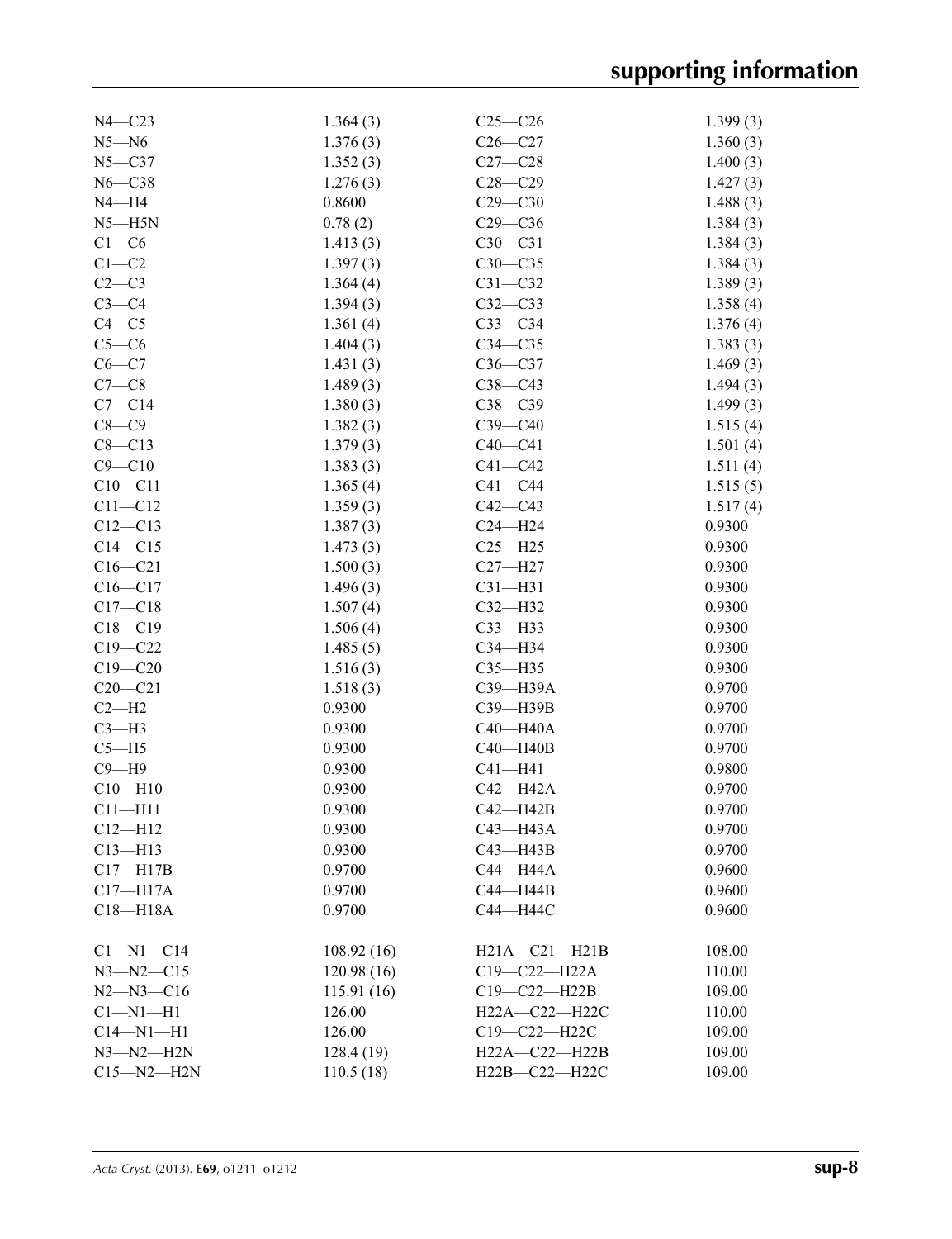| $C23 - N4 - C36$                    | 109.59(16)  | N4-C23-C24                      | 130.90(19)           |
|-------------------------------------|-------------|---------------------------------|----------------------|
| $N6 - N5 - C37$                     | 122.72(18)  | N4-C23-C28                      | 107.45(19)           |
| $N5 - N6 - C38$                     | 116.56(18)  | $C24 - C23 - C28$               | 121.65(18)           |
| $C36 - N4 - H4$                     | 125.00      | $C23-C24-C25$                   | 118.2(2)             |
| $C23 - N4 - H4$                     | 125.00      | $C24-C25-C26$                   | 119.6(2)             |
| $C37 - N5 - H5N$                    | 110.4(17)   | $F2-C26-C27$                    | 118.9(2)             |
| $N6 - N5 - H5N$                     | 126.8(17)   | $C25-C26-C27$                   | 123.9(2)             |
| $N1-C1-C6$                          | 107.95(18)  | $F2-C26-C25$                    | 117.2(2)             |
| $N1-C1-C2$                          | 130.44 (19) | $C26 - C27 - C28$               | 117.09(19)           |
| $C2-C1-C6$                          | 121.6(2)    | $C27-C28-C29$                   | 132.93(19)           |
| $C1-C2-C3$                          | 117.7(2)    | $C23-C28-C29$                   | 107.56(16)           |
| $C2-C3-C4$                          | 120.3(2)    | $C23-C28-C27$                   | 119.52(19)           |
| $F1-C4-C3$                          | 117.2(2)    | C28-C29-C36                     | 106.29(18)           |
| $F1-C4-C5$                          | 118.9(2)    | C30-C29-C36                     | 129.37(19)           |
| $C3-C4-C5$                          | 123.9(2)    | $C28 - C29 - C30$               | 124.30(16)           |
| $C4-C5-C6$                          | 116.8(2)    | $C29 - C30 - C31$               | 120.77(18)           |
| $C5 - C6 - C7$                      | 133.18 (19) | $C29 - C30 - C35$               | 120.51(19)           |
| $C1-C6-C5$                          | 119.7(2)    | $C31 - C30 - C35$               | 118.7(2)             |
| $C1-C6-C7$                          | 107.12(18)  | C30-C31-C32                     | 120.3(2)             |
| $C6 - C7 - C8$                      | 125.71(17)  | $C31 - C32 - C33$               | 120.6(2)             |
| $C8-C7-C14$                         | 127.95(19)  | $C32-C33-C34$                   | 119.7(2)             |
| $C6-C7-C14$                         | 106.25(17)  | $C33-C34-C35$                   | 120.4(2)             |
| $C7 - C8 - C13$                     | 122.73(16)  | $C30-C35-C34$                   | 120.4(2)             |
| $C9 - C8 - C13$                     | 117.73(18)  | N4-C36-C29                      | 109.11(17)           |
| $C7 - C8 - C9$                      | 119.52(19)  | N4-C36-C37                      | 118.25(16)           |
| $C8 - C9 - C10$                     | 121.1(2)    | C29-C36-C37                     | 132.6(2)             |
| $C9 - C10 - C11$                    | 120.20(19)  | N5-C37-C36                      | 114.19(18)           |
| $C10-C11-C12$                       | 119.6(2)    | $O2-C37-N5$                     | 123.4(2)             |
| $C11 - C12 - C13$                   | 120.6(2)    | $O2-C37-C36$                    | 122.4(2)             |
| $C8 - C13 - C12$                    | 120.69(19)  | $N6 - C38 - C43$                |                      |
| $N1 - C14 - C7$                     | 109.76 (18) |                                 | 117.47(19)           |
| $N1 - C14 - C15$                    |             | $C39 - C38 - C43$<br>N6-C38-C39 | 114.5(2)             |
| $C7 - C14 - C15$                    | 117.64(16)  | $C38-C39-C40$                   | 128.0(2)<br>112.2(2) |
|                                     | 132.59(18)  | C39-C40-C41                     | 114.7(2)             |
| $O1 - C15 - C14$                    | 121.94 (17) | $C40 - C41 - C42$               |                      |
| $N2 - C15 - C14$<br>$O1 - C15 - N2$ | 115.28(16)  |                                 | 109.5(2)             |
|                                     | 122.8(2)    | $C42 - C41 - C44$               | 113.5(3)             |
| $N3 - C16 - C21$                    | 116.31(18)  | $C40-C41-C44$                   | 111.9(2)             |
| $C17 - C16 - C21$                   | 115.47(19)  | $C41 - C42 - C43$               | 112.0(2)             |
| $N3 - C16 - C17$                    | 128.2(2)    | $C38 - C43 - C42$               | 112.8(2)             |
| $C16-C17-C18$                       | 113.6(2)    | $C23-C24-H24$                   | 121.00               |
| $C17 - C18 - C19$                   | 113.8(2)    | $C25-C24-H24$                   | 121.00               |
| $C18-C19-C22$                       | 113.2(3)    | $C24-C25-H25$                   | 120.00               |
| $C20-C19-C22$                       | 113.5(3)    | $C26-C25-H25$                   | 120.00               |
| $C18-C19-C20$                       | 109.6(2)    | $C26-C27-H27$                   | 121.00               |
| $C19 - C20 - C21$                   | 111.3(2)    | C28-C27-H27                     | 121.00               |
| $C16 - C21 - C20$                   | 111.7(2)    | C30-C31-H31                     | 120.00               |
| $C3-C2-H2$                          | 121.00      | $C32-C31-H31$                   | 120.00               |
| $C1-C2-H2$                          | 121.00      | $C31 - C32 - H32$               | 120.00               |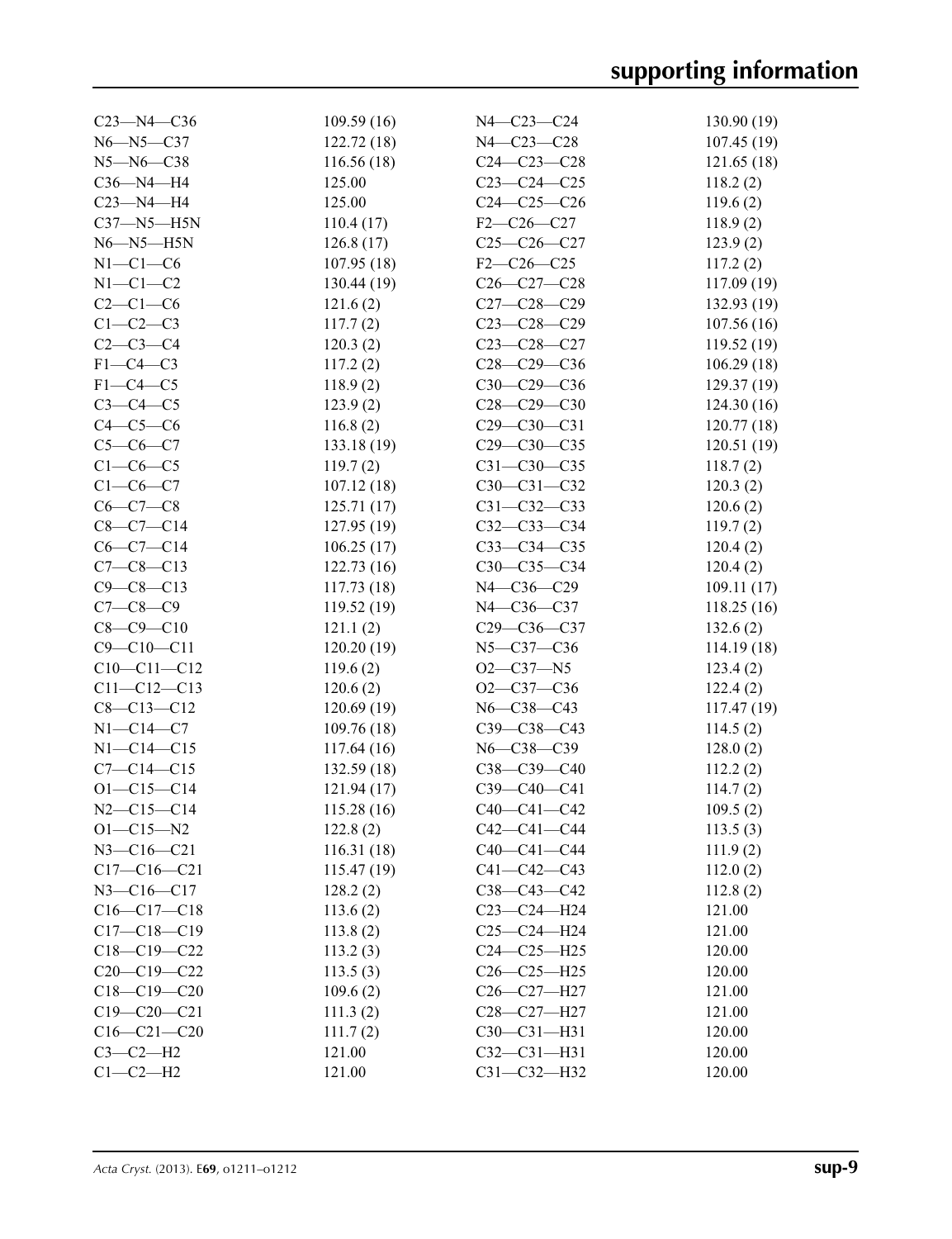|               | $C33-C32-H32$                                                                                                                                                                                                                                                                                                                                                        | 120.00                                                                                                                                                                                                                                                                                                                                                                                                                                                                                                                                                                                                                                           |
|---------------|----------------------------------------------------------------------------------------------------------------------------------------------------------------------------------------------------------------------------------------------------------------------------------------------------------------------------------------------------------------------|--------------------------------------------------------------------------------------------------------------------------------------------------------------------------------------------------------------------------------------------------------------------------------------------------------------------------------------------------------------------------------------------------------------------------------------------------------------------------------------------------------------------------------------------------------------------------------------------------------------------------------------------------|
|               |                                                                                                                                                                                                                                                                                                                                                                      | 120.00                                                                                                                                                                                                                                                                                                                                                                                                                                                                                                                                                                                                                                           |
|               |                                                                                                                                                                                                                                                                                                                                                                      | 120.00                                                                                                                                                                                                                                                                                                                                                                                                                                                                                                                                                                                                                                           |
|               |                                                                                                                                                                                                                                                                                                                                                                      | 120.00                                                                                                                                                                                                                                                                                                                                                                                                                                                                                                                                                                                                                                           |
|               |                                                                                                                                                                                                                                                                                                                                                                      | 120.00                                                                                                                                                                                                                                                                                                                                                                                                                                                                                                                                                                                                                                           |
|               |                                                                                                                                                                                                                                                                                                                                                                      | 120.00                                                                                                                                                                                                                                                                                                                                                                                                                                                                                                                                                                                                                                           |
|               |                                                                                                                                                                                                                                                                                                                                                                      | 120.00                                                                                                                                                                                                                                                                                                                                                                                                                                                                                                                                                                                                                                           |
|               |                                                                                                                                                                                                                                                                                                                                                                      | 109.00                                                                                                                                                                                                                                                                                                                                                                                                                                                                                                                                                                                                                                           |
|               |                                                                                                                                                                                                                                                                                                                                                                      | 109.00                                                                                                                                                                                                                                                                                                                                                                                                                                                                                                                                                                                                                                           |
|               |                                                                                                                                                                                                                                                                                                                                                                      | 109.00                                                                                                                                                                                                                                                                                                                                                                                                                                                                                                                                                                                                                                           |
|               |                                                                                                                                                                                                                                                                                                                                                                      | 109.00                                                                                                                                                                                                                                                                                                                                                                                                                                                                                                                                                                                                                                           |
|               |                                                                                                                                                                                                                                                                                                                                                                      | 108.00                                                                                                                                                                                                                                                                                                                                                                                                                                                                                                                                                                                                                                           |
|               |                                                                                                                                                                                                                                                                                                                                                                      | 109.00                                                                                                                                                                                                                                                                                                                                                                                                                                                                                                                                                                                                                                           |
|               |                                                                                                                                                                                                                                                                                                                                                                      | 109.00                                                                                                                                                                                                                                                                                                                                                                                                                                                                                                                                                                                                                                           |
|               |                                                                                                                                                                                                                                                                                                                                                                      | 109.00                                                                                                                                                                                                                                                                                                                                                                                                                                                                                                                                                                                                                                           |
|               |                                                                                                                                                                                                                                                                                                                                                                      | 109.00                                                                                                                                                                                                                                                                                                                                                                                                                                                                                                                                                                                                                                           |
|               |                                                                                                                                                                                                                                                                                                                                                                      | 108.00                                                                                                                                                                                                                                                                                                                                                                                                                                                                                                                                                                                                                                           |
|               |                                                                                                                                                                                                                                                                                                                                                                      | 107.00                                                                                                                                                                                                                                                                                                                                                                                                                                                                                                                                                                                                                                           |
|               |                                                                                                                                                                                                                                                                                                                                                                      | 107.00                                                                                                                                                                                                                                                                                                                                                                                                                                                                                                                                                                                                                                           |
|               |                                                                                                                                                                                                                                                                                                                                                                      | 107.00                                                                                                                                                                                                                                                                                                                                                                                                                                                                                                                                                                                                                                           |
|               |                                                                                                                                                                                                                                                                                                                                                                      | 109.00                                                                                                                                                                                                                                                                                                                                                                                                                                                                                                                                                                                                                                           |
|               |                                                                                                                                                                                                                                                                                                                                                                      | 109.00                                                                                                                                                                                                                                                                                                                                                                                                                                                                                                                                                                                                                                           |
|               |                                                                                                                                                                                                                                                                                                                                                                      |                                                                                                                                                                                                                                                                                                                                                                                                                                                                                                                                                                                                                                                  |
|               |                                                                                                                                                                                                                                                                                                                                                                      | 109.00<br>109.00                                                                                                                                                                                                                                                                                                                                                                                                                                                                                                                                                                                                                                 |
|               |                                                                                                                                                                                                                                                                                                                                                                      |                                                                                                                                                                                                                                                                                                                                                                                                                                                                                                                                                                                                                                                  |
|               |                                                                                                                                                                                                                                                                                                                                                                      | 108.00                                                                                                                                                                                                                                                                                                                                                                                                                                                                                                                                                                                                                                           |
|               |                                                                                                                                                                                                                                                                                                                                                                      | 109.00                                                                                                                                                                                                                                                                                                                                                                                                                                                                                                                                                                                                                                           |
|               |                                                                                                                                                                                                                                                                                                                                                                      | 109.00                                                                                                                                                                                                                                                                                                                                                                                                                                                                                                                                                                                                                                           |
|               |                                                                                                                                                                                                                                                                                                                                                                      | 109.00                                                                                                                                                                                                                                                                                                                                                                                                                                                                                                                                                                                                                                           |
|               |                                                                                                                                                                                                                                                                                                                                                                      | 109.00                                                                                                                                                                                                                                                                                                                                                                                                                                                                                                                                                                                                                                           |
|               |                                                                                                                                                                                                                                                                                                                                                                      | 108.00                                                                                                                                                                                                                                                                                                                                                                                                                                                                                                                                                                                                                                           |
|               |                                                                                                                                                                                                                                                                                                                                                                      | 109.00                                                                                                                                                                                                                                                                                                                                                                                                                                                                                                                                                                                                                                           |
|               |                                                                                                                                                                                                                                                                                                                                                                      | 110.00                                                                                                                                                                                                                                                                                                                                                                                                                                                                                                                                                                                                                                           |
|               |                                                                                                                                                                                                                                                                                                                                                                      | 109.00                                                                                                                                                                                                                                                                                                                                                                                                                                                                                                                                                                                                                                           |
|               |                                                                                                                                                                                                                                                                                                                                                                      | 110.00                                                                                                                                                                                                                                                                                                                                                                                                                                                                                                                                                                                                                                           |
|               |                                                                                                                                                                                                                                                                                                                                                                      | 109.00                                                                                                                                                                                                                                                                                                                                                                                                                                                                                                                                                                                                                                           |
|               |                                                                                                                                                                                                                                                                                                                                                                      | 109.00                                                                                                                                                                                                                                                                                                                                                                                                                                                                                                                                                                                                                                           |
| $-179.61(17)$ | $C17-C16-C21-C20$                                                                                                                                                                                                                                                                                                                                                    | $-47.1(3)$                                                                                                                                                                                                                                                                                                                                                                                                                                                                                                                                                                                                                                       |
| $-177.1(2)$   | N3-C16-C17-C18                                                                                                                                                                                                                                                                                                                                                       | $-138.7(3)$                                                                                                                                                                                                                                                                                                                                                                                                                                                                                                                                                                                                                                      |
| 0.9(2)        | $C21-C16-C17-C18$                                                                                                                                                                                                                                                                                                                                                    | 42.9(3)                                                                                                                                                                                                                                                                                                                                                                                                                                                                                                                                                                                                                                          |
| $-0.6(2)$     | $C16-C17-C18-C19$                                                                                                                                                                                                                                                                                                                                                    | $-46.9(3)$                                                                                                                                                                                                                                                                                                                                                                                                                                                                                                                                                                                                                                       |
| $-175.2(2)$   | $C17-C18-C19-C22$                                                                                                                                                                                                                                                                                                                                                    | $-177.5(2)$                                                                                                                                                                                                                                                                                                                                                                                                                                                                                                                                                                                                                                      |
| 6.0(3)        | $C17-C18-C19-C20$                                                                                                                                                                                                                                                                                                                                                    | 54.7(3)                                                                                                                                                                                                                                                                                                                                                                                                                                                                                                                                                                                                                                          |
| $-174.92(18)$ | $C18-C19-C20-C21$                                                                                                                                                                                                                                                                                                                                                    | $-58.6(3)$                                                                                                                                                                                                                                                                                                                                                                                                                                                                                                                                                                                                                                       |
| $-178.36(19)$ | $C22-C19-C20-C21$                                                                                                                                                                                                                                                                                                                                                    | 173.7(3)                                                                                                                                                                                                                                                                                                                                                                                                                                                                                                                                                                                                                                         |
| 3.3(3)        | $C19-C20-C21-C16$                                                                                                                                                                                                                                                                                                                                                    | 55.0(3)                                                                                                                                                                                                                                                                                                                                                                                                                                                                                                                                                                                                                                          |
| 176.82(18)    | $C24-C23-C28-C29$                                                                                                                                                                                                                                                                                                                                                    | $-179.1(2)$                                                                                                                                                                                                                                                                                                                                                                                                                                                                                                                                                                                                                                      |
| $-1.0(2)$     | N4-C23-C24-C25                                                                                                                                                                                                                                                                                                                                                       | $-179.6(2)$                                                                                                                                                                                                                                                                                                                                                                                                                                                                                                                                                                                                                                      |
|               | 120.00<br>120.00<br>122.00<br>122.00<br>119.00<br>119.00<br>120.00<br>120.00<br>120.00<br>120.00<br>120.00<br>120.00<br>120.00<br>120.00<br>109.00<br>108.00<br>109.00<br>109.00<br>109.00<br>109.00<br>109.00<br>109.00<br>108.00<br>109.00<br>107.00<br>107.00<br>107.00<br>108.00<br>109.00<br>109.00<br>109.00<br>109.00<br>109.00<br>109.00<br>109.00<br>109.00 | $C32-C33-H33$<br>C34-C33-H33<br>C33-C34-H34<br>C35-C34-H34<br>$C30-C35-H35$<br>C34-C35-H35<br>C38-C39-H39A<br>C38-C39-H39B<br>C40-C39-H39A<br>C40-C39-H39B<br>H39A-C39-H39B<br>C39-C40-H40A<br>C39-C40-H40B<br>$C41 - C40 - H40A$<br>C41-C40-H40B<br>H40A-C40-H40B<br>$C40 - C41 - H41$<br>$C42 - C41 - H41$<br>$C44 - C41 - H41$<br>$C41 - C42 - H42A$<br>$C41 - C42 - H42B$<br>$C43 - C42 - H42A$<br>$C43 - C42 - H42B$<br>H42A-C42-H42B<br>C38-C43-H43A<br>C38-C43-H43B<br>$C42 - C43 - H43A$<br>$C42 - C43 - H43B$<br>H43A-C43-H43B<br>C41-C44-H44A<br>$C41 - C44 - H44B$<br>C41-C44-H44C<br>H44A-C44-H44B<br>H44A-C44-H44C<br>H44B-C44-H44C |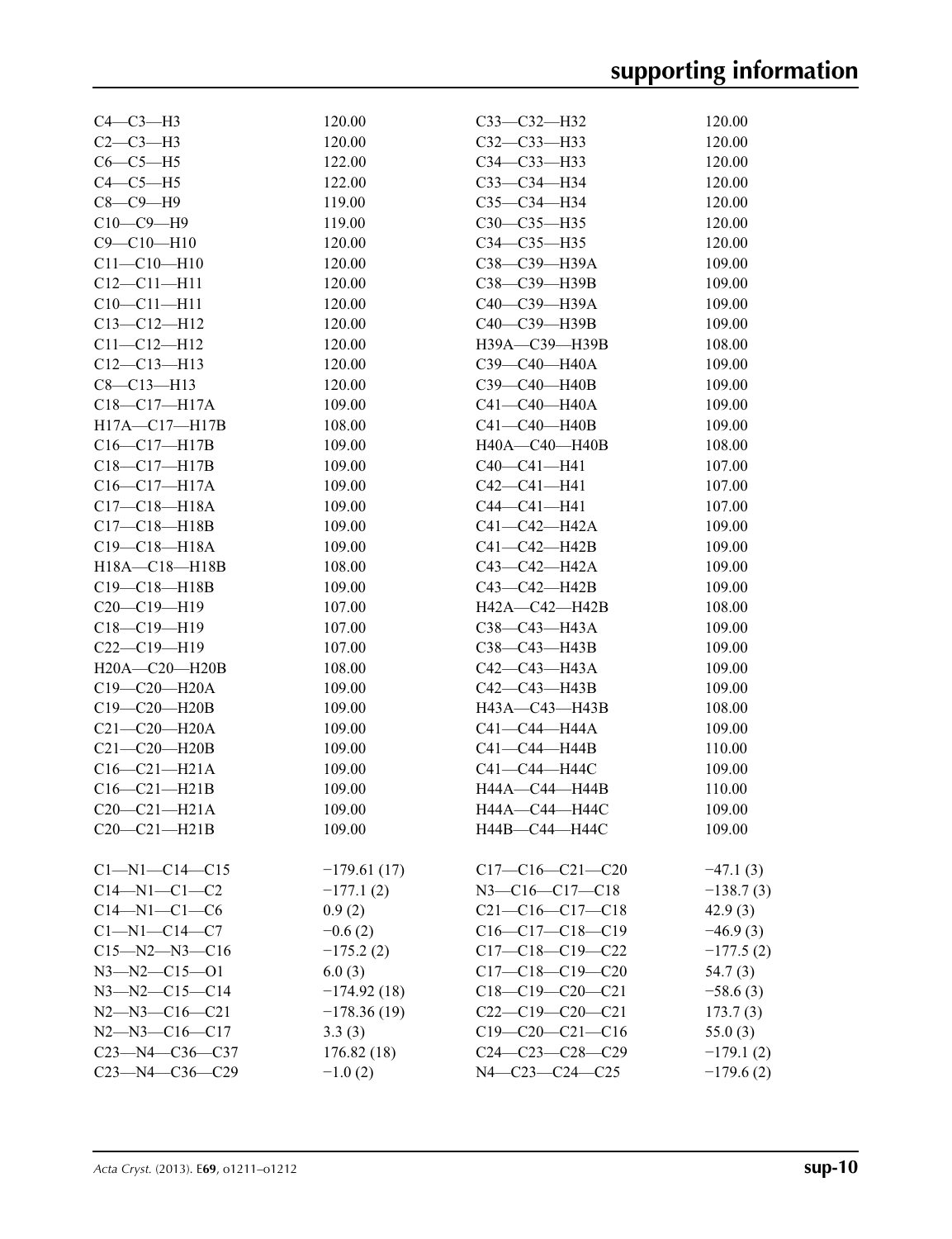| C36-N4-C23-C24<br>179.6(2)<br>0.0(2)<br>N4-C23-C28-C29<br>C37-N5-N6-C38<br>178.4(2)<br>$C24-C23-C28-C27$<br>0.6(3)<br>N6-N5-C37-O2<br>1.3(3)<br>N4-C23-C28-C27<br>179.71 (18)<br>N6-N5-C37-C36<br>$-179.95(17)$<br>$C23-C24-C25-C26$<br>$-0.5(4)$<br>N5-N6-C38-C39<br>$-1.7(3)$<br>$C24-C25-C26-F2$<br>$-177.7(2)$<br>N5-N6-C38-C43<br>$C24-C25-C26-C27$<br>176.9(2)<br>2.0(4)<br>$C2 - C1 - C6 - C5$<br>$-1.9(3)$<br>$C25-C26-C27-C28$<br>$-2.1(3)$<br>$N1 - C1 - C6 - C5$<br>179.92 (19)<br>$F2-C26-C27-C28$<br>177.62 (19)<br>$N1-C1-C2-C3$<br>178.9(2)<br>$C26-C27-C28-C29$<br>$-179.6(2)$<br>$C6 - C1 - C2 - C3$<br>1.2(3)<br>$C26-C27-C28-C23$<br>0.8(3)<br>$C2 - C1 - C6 - C7$<br>177.4(2)<br>$C27-C28-C29-C30$<br>$-2.5(4)$<br>$N1 - C1 - C6 - C7$<br>$-0.8(2)$<br>$C23-C28-C29-C36$<br>$-0.6(2)$<br>$C1-C2-C3-C4$<br>0.0(4)<br>C27-C28-C29-C36<br>179.8(2)<br>$C2 - C3 - C4 - C5$<br>$-0.5(4)$<br>$C23-C28-C29-C30$<br>177.10(18)<br>$C2-C3-C4-F1$<br>178.2(2)<br>$C28-C29-C36-N4$<br>1.0(2)<br>$C3 - C4 - C5 - C6$<br>$-0.2(4)$<br>$C28-C29-C30-C31$<br>69.5(3)<br>$F1-C4-C5-C6$<br>$-178.8(2)$<br>$C28-C29-C36-C37$<br>$-176.4(2)$<br>$C4 - C5 - C6 - C1$<br>C30-C29-C36-N4<br>$-176.60(19)$<br>1.3(3)<br>$C4 - C5 - C6 - C7$<br>$-177.8(2)$<br>$C36-C29-C30-C35$<br>69.0(3)<br>$C5-C6-C7-C8$<br>2.9(4)<br>$C36-C29-C30-C31$<br>$-113.3(2)$<br>6.1(4)<br>$C5-C6-C7-C14$<br>179.6(2)<br>C30-C29-C36-C37<br>$C1-C6-C7-C8$<br>$-176.27(19)$<br>$C28-C29-C30-C35$<br>$-108.2(2)$<br>$C1-C6-C7-C14$<br>0.4(2)<br>C31-C30-C35-C34<br>$-0.7(3)$ |
|-----------------------------------------------------------------------------------------------------------------------------------------------------------------------------------------------------------------------------------------------------------------------------------------------------------------------------------------------------------------------------------------------------------------------------------------------------------------------------------------------------------------------------------------------------------------------------------------------------------------------------------------------------------------------------------------------------------------------------------------------------------------------------------------------------------------------------------------------------------------------------------------------------------------------------------------------------------------------------------------------------------------------------------------------------------------------------------------------------------------------------------------------------------------------------------------------------------------------------------------------------------------------------------------------------------------------------------------------------------------------------------------------------------------------------------------------------------------------------------------------------------------------------------------------------|
|                                                                                                                                                                                                                                                                                                                                                                                                                                                                                                                                                                                                                                                                                                                                                                                                                                                                                                                                                                                                                                                                                                                                                                                                                                                                                                                                                                                                                                                                                                                                                     |
|                                                                                                                                                                                                                                                                                                                                                                                                                                                                                                                                                                                                                                                                                                                                                                                                                                                                                                                                                                                                                                                                                                                                                                                                                                                                                                                                                                                                                                                                                                                                                     |
|                                                                                                                                                                                                                                                                                                                                                                                                                                                                                                                                                                                                                                                                                                                                                                                                                                                                                                                                                                                                                                                                                                                                                                                                                                                                                                                                                                                                                                                                                                                                                     |
|                                                                                                                                                                                                                                                                                                                                                                                                                                                                                                                                                                                                                                                                                                                                                                                                                                                                                                                                                                                                                                                                                                                                                                                                                                                                                                                                                                                                                                                                                                                                                     |
|                                                                                                                                                                                                                                                                                                                                                                                                                                                                                                                                                                                                                                                                                                                                                                                                                                                                                                                                                                                                                                                                                                                                                                                                                                                                                                                                                                                                                                                                                                                                                     |
|                                                                                                                                                                                                                                                                                                                                                                                                                                                                                                                                                                                                                                                                                                                                                                                                                                                                                                                                                                                                                                                                                                                                                                                                                                                                                                                                                                                                                                                                                                                                                     |
|                                                                                                                                                                                                                                                                                                                                                                                                                                                                                                                                                                                                                                                                                                                                                                                                                                                                                                                                                                                                                                                                                                                                                                                                                                                                                                                                                                                                                                                                                                                                                     |
|                                                                                                                                                                                                                                                                                                                                                                                                                                                                                                                                                                                                                                                                                                                                                                                                                                                                                                                                                                                                                                                                                                                                                                                                                                                                                                                                                                                                                                                                                                                                                     |
|                                                                                                                                                                                                                                                                                                                                                                                                                                                                                                                                                                                                                                                                                                                                                                                                                                                                                                                                                                                                                                                                                                                                                                                                                                                                                                                                                                                                                                                                                                                                                     |
|                                                                                                                                                                                                                                                                                                                                                                                                                                                                                                                                                                                                                                                                                                                                                                                                                                                                                                                                                                                                                                                                                                                                                                                                                                                                                                                                                                                                                                                                                                                                                     |
|                                                                                                                                                                                                                                                                                                                                                                                                                                                                                                                                                                                                                                                                                                                                                                                                                                                                                                                                                                                                                                                                                                                                                                                                                                                                                                                                                                                                                                                                                                                                                     |
|                                                                                                                                                                                                                                                                                                                                                                                                                                                                                                                                                                                                                                                                                                                                                                                                                                                                                                                                                                                                                                                                                                                                                                                                                                                                                                                                                                                                                                                                                                                                                     |
|                                                                                                                                                                                                                                                                                                                                                                                                                                                                                                                                                                                                                                                                                                                                                                                                                                                                                                                                                                                                                                                                                                                                                                                                                                                                                                                                                                                                                                                                                                                                                     |
|                                                                                                                                                                                                                                                                                                                                                                                                                                                                                                                                                                                                                                                                                                                                                                                                                                                                                                                                                                                                                                                                                                                                                                                                                                                                                                                                                                                                                                                                                                                                                     |
|                                                                                                                                                                                                                                                                                                                                                                                                                                                                                                                                                                                                                                                                                                                                                                                                                                                                                                                                                                                                                                                                                                                                                                                                                                                                                                                                                                                                                                                                                                                                                     |
|                                                                                                                                                                                                                                                                                                                                                                                                                                                                                                                                                                                                                                                                                                                                                                                                                                                                                                                                                                                                                                                                                                                                                                                                                                                                                                                                                                                                                                                                                                                                                     |
|                                                                                                                                                                                                                                                                                                                                                                                                                                                                                                                                                                                                                                                                                                                                                                                                                                                                                                                                                                                                                                                                                                                                                                                                                                                                                                                                                                                                                                                                                                                                                     |
|                                                                                                                                                                                                                                                                                                                                                                                                                                                                                                                                                                                                                                                                                                                                                                                                                                                                                                                                                                                                                                                                                                                                                                                                                                                                                                                                                                                                                                                                                                                                                     |
|                                                                                                                                                                                                                                                                                                                                                                                                                                                                                                                                                                                                                                                                                                                                                                                                                                                                                                                                                                                                                                                                                                                                                                                                                                                                                                                                                                                                                                                                                                                                                     |
|                                                                                                                                                                                                                                                                                                                                                                                                                                                                                                                                                                                                                                                                                                                                                                                                                                                                                                                                                                                                                                                                                                                                                                                                                                                                                                                                                                                                                                                                                                                                                     |
|                                                                                                                                                                                                                                                                                                                                                                                                                                                                                                                                                                                                                                                                                                                                                                                                                                                                                                                                                                                                                                                                                                                                                                                                                                                                                                                                                                                                                                                                                                                                                     |
|                                                                                                                                                                                                                                                                                                                                                                                                                                                                                                                                                                                                                                                                                                                                                                                                                                                                                                                                                                                                                                                                                                                                                                                                                                                                                                                                                                                                                                                                                                                                                     |
|                                                                                                                                                                                                                                                                                                                                                                                                                                                                                                                                                                                                                                                                                                                                                                                                                                                                                                                                                                                                                                                                                                                                                                                                                                                                                                                                                                                                                                                                                                                                                     |
| $C6 - C7 - C8 - C13$<br>$-105.2(3)$<br>C <sub>29</sub> -C <sub>30</sub> -C <sub>35</sub> -C <sub>34</sub><br>177.08 (19)                                                                                                                                                                                                                                                                                                                                                                                                                                                                                                                                                                                                                                                                                                                                                                                                                                                                                                                                                                                                                                                                                                                                                                                                                                                                                                                                                                                                                            |
| $C14-C7-C8-C13$<br>78.9(3)<br>$C29-C30-C31-C32$<br>$-177.44(19)$                                                                                                                                                                                                                                                                                                                                                                                                                                                                                                                                                                                                                                                                                                                                                                                                                                                                                                                                                                                                                                                                                                                                                                                                                                                                                                                                                                                                                                                                                    |
| $C6-C7-C14-C15$<br>178.9(2)<br>$C35-C30-C31-C32$<br>0.3(3)                                                                                                                                                                                                                                                                                                                                                                                                                                                                                                                                                                                                                                                                                                                                                                                                                                                                                                                                                                                                                                                                                                                                                                                                                                                                                                                                                                                                                                                                                          |
| $C6-C7-C14-N1$<br>0.1(2)<br>$C30-C31-C32-C33$<br>0.2(3)                                                                                                                                                                                                                                                                                                                                                                                                                                                                                                                                                                                                                                                                                                                                                                                                                                                                                                                                                                                                                                                                                                                                                                                                                                                                                                                                                                                                                                                                                             |
| $C6-C7-C8-C9$<br>76.6(3)<br>C31-C32-C33-C34<br>$-0.4(4)$                                                                                                                                                                                                                                                                                                                                                                                                                                                                                                                                                                                                                                                                                                                                                                                                                                                                                                                                                                                                                                                                                                                                                                                                                                                                                                                                                                                                                                                                                            |
| $C8-C7-C14-C15$<br>$-4.5(4)$<br>$C32-C33-C34-C35$<br>0.0(4)                                                                                                                                                                                                                                                                                                                                                                                                                                                                                                                                                                                                                                                                                                                                                                                                                                                                                                                                                                                                                                                                                                                                                                                                                                                                                                                                                                                                                                                                                         |
| $C14-C7-C8-C9$<br>$-99.4(3)$<br>$C33-C34-C35-C30$<br>0.5(3)                                                                                                                                                                                                                                                                                                                                                                                                                                                                                                                                                                                                                                                                                                                                                                                                                                                                                                                                                                                                                                                                                                                                                                                                                                                                                                                                                                                                                                                                                         |
| N4-C36-C37-N5<br>$C8-C7-C14-N1$<br>176.70(19)<br>$-164.94(19)$                                                                                                                                                                                                                                                                                                                                                                                                                                                                                                                                                                                                                                                                                                                                                                                                                                                                                                                                                                                                                                                                                                                                                                                                                                                                                                                                                                                                                                                                                      |
| $C9 - C8 - C13 - C12$<br>2.6(4)<br>$C29-C36-C37-C2$<br>$-169.0(2)$                                                                                                                                                                                                                                                                                                                                                                                                                                                                                                                                                                                                                                                                                                                                                                                                                                                                                                                                                                                                                                                                                                                                                                                                                                                                                                                                                                                                                                                                                  |
| $C7-C8-C13-C12$<br>$-175.6(2)$<br>$C29-C36-C37-N5$<br>12.2(3)                                                                                                                                                                                                                                                                                                                                                                                                                                                                                                                                                                                                                                                                                                                                                                                                                                                                                                                                                                                                                                                                                                                                                                                                                                                                                                                                                                                                                                                                                       |
| $C7-C8-C9-C10$<br>174.7(2)<br>N4-C36-C37-O2<br>13.8(3)                                                                                                                                                                                                                                                                                                                                                                                                                                                                                                                                                                                                                                                                                                                                                                                                                                                                                                                                                                                                                                                                                                                                                                                                                                                                                                                                                                                                                                                                                              |
| $C13-C8-C9-C10$<br>$-3.7(4)$<br>N6-C38-C39-C40<br>$-136.0(2)$                                                                                                                                                                                                                                                                                                                                                                                                                                                                                                                                                                                                                                                                                                                                                                                                                                                                                                                                                                                                                                                                                                                                                                                                                                                                                                                                                                                                                                                                                       |
| $C8-C9-C10-C11$<br>C43-C38-C39-C40<br>1.8(4)<br>45.4(3)                                                                                                                                                                                                                                                                                                                                                                                                                                                                                                                                                                                                                                                                                                                                                                                                                                                                                                                                                                                                                                                                                                                                                                                                                                                                                                                                                                                                                                                                                             |
| $C9 - C10 - C11 - C12$<br>1.1(4)<br>N6-C38-C43-C42<br>132.9(2)                                                                                                                                                                                                                                                                                                                                                                                                                                                                                                                                                                                                                                                                                                                                                                                                                                                                                                                                                                                                                                                                                                                                                                                                                                                                                                                                                                                                                                                                                      |
| $C10-C11-C12-C13$<br>$C39 - C38 - C43 - C42$<br>$-48.3(3)$<br>$-2.1(4)$                                                                                                                                                                                                                                                                                                                                                                                                                                                                                                                                                                                                                                                                                                                                                                                                                                                                                                                                                                                                                                                                                                                                                                                                                                                                                                                                                                                                                                                                             |
| $C11 - C12 - C13 - C8$<br>0.2(4)<br>$C38-C39-C40-C41$<br>$-49.3(3)$                                                                                                                                                                                                                                                                                                                                                                                                                                                                                                                                                                                                                                                                                                                                                                                                                                                                                                                                                                                                                                                                                                                                                                                                                                                                                                                                                                                                                                                                                 |
| $N1 - C14 - C15 - 01$<br>$C39-C40-C41-C42$<br>54.3(3)<br>13.7(3)                                                                                                                                                                                                                                                                                                                                                                                                                                                                                                                                                                                                                                                                                                                                                                                                                                                                                                                                                                                                                                                                                                                                                                                                                                                                                                                                                                                                                                                                                    |
| $C7 - C14 - C15 - N2$<br>15.9(3)<br>$C39-C40-C41-C44$<br>$-179.0(3)$                                                                                                                                                                                                                                                                                                                                                                                                                                                                                                                                                                                                                                                                                                                                                                                                                                                                                                                                                                                                                                                                                                                                                                                                                                                                                                                                                                                                                                                                                |
| $C7 - C14 - C15 - 01$<br>$C40-C41-C42-C43$<br>$-165.0(2)$<br>$-55.5(3)$                                                                                                                                                                                                                                                                                                                                                                                                                                                                                                                                                                                                                                                                                                                                                                                                                                                                                                                                                                                                                                                                                                                                                                                                                                                                                                                                                                                                                                                                             |
| $N1 - C14 - C15 - N2$<br>$C44-C41-C42-C43$<br>$-165.41(18)$<br>178.6(2)                                                                                                                                                                                                                                                                                                                                                                                                                                                                                                                                                                                                                                                                                                                                                                                                                                                                                                                                                                                                                                                                                                                                                                                                                                                                                                                                                                                                                                                                             |
| N3-C16-C21-C20<br>C41-C42-C43-C38<br>134.3(2)<br>53.5(3)                                                                                                                                                                                                                                                                                                                                                                                                                                                                                                                                                                                                                                                                                                                                                                                                                                                                                                                                                                                                                                                                                                                                                                                                                                                                                                                                                                                                                                                                                            |